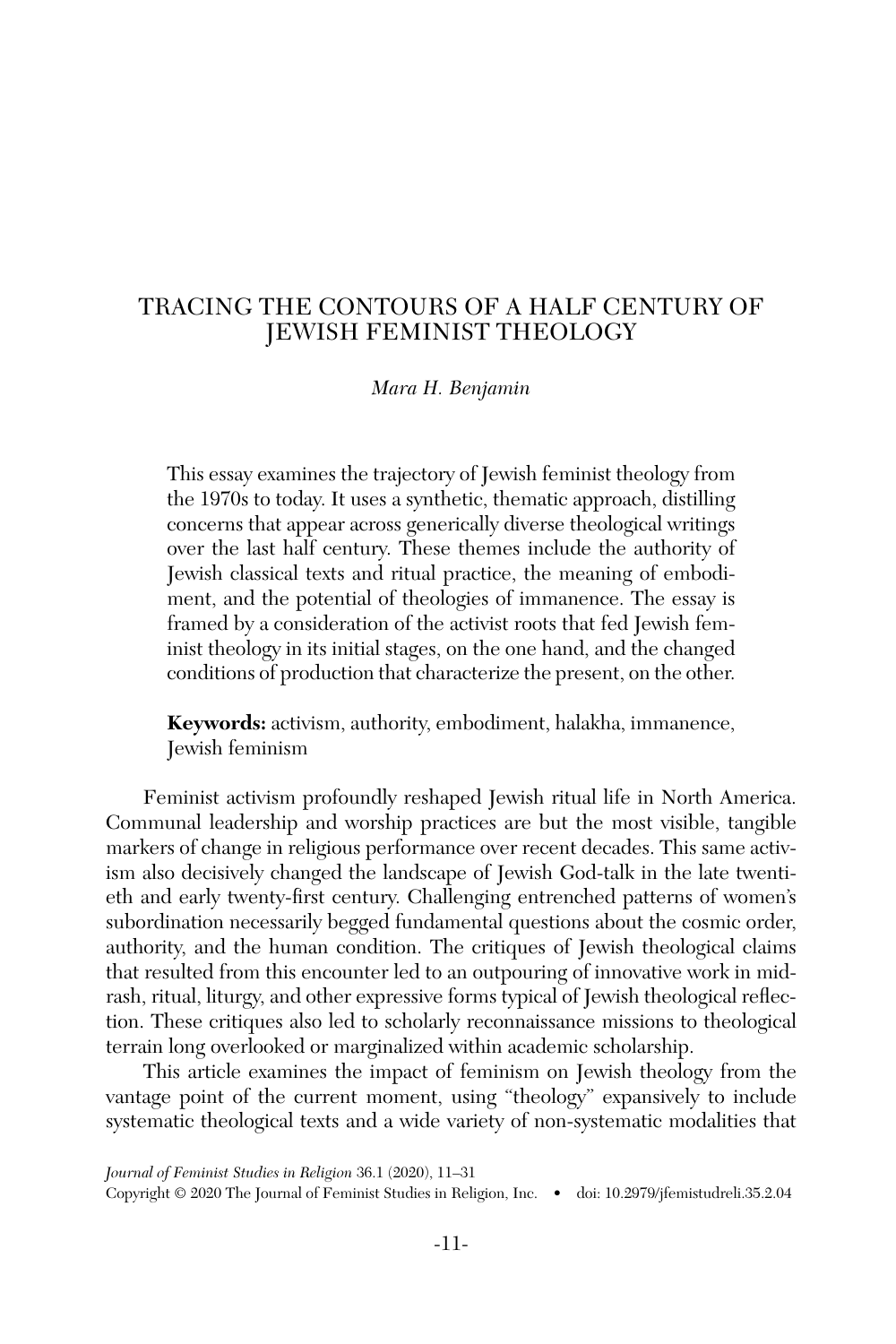are characteristic of Jewish intellectual and theological production. I begin by investigating the close relationship between Jewish feminist theology and feminist activism. I then consider how feminist Jewish thinkers have challenged the authority of classical textual sources, expanding the range of sources for Jewish theology, and I analyze key themes that recur in Jewish feminist theological work across genres. These themes are, to some extent, traceable to critiques of religion that emerged in the political and intellectual revolutions of the Enlightenment. Feminist theological work has underscored the ongoing significance of a number of critical modern philosophical challenges to foundational religious claims, in some cases intensifying the critique of religion by undermining yet another layer of the tradition's authority. At the same time, feminist Judaism and its theological innovations constitute one of the most fruitful contributions to Jewish life and thought in contemporary times.

## **From Activism to Theology**

Feminist theological reflection seeks to end women's subordination by investigating the relationship between the ultimate or cosmic order, on the one hand, and the sociopolitical plane on the other. Jewish feminist theological work began with the feminist revolution and with the activists who aimed for nothing less than a dismantling of patriarchal social structures. Jewish feminist reimaginings of God emerged only through, and as a direct consequence of, experiences in which Jewish communities and their received texts and practices were examined in light of the cultural upheaval wrought during the late 1960s and early 1970s. Indeed, a direct line can be traced connecting the hard-fought grassroots activism of the 1970s and 1980s to the theological contributions of the 1990s. Jewish feminist theology began by interrogating the status of women and the practical implications of gender in lived experience, reflecting the inextricability of theological claims and questions of praxis. Indeed, theological and halakhic reasoning about gender followed, rather than paved the way for, changes in religious life.<sup>1</sup>

Initially, feminists who outlined their vision for changes in Jewish social and religious life did not cite theological commitments or halakhic principles. Instead, feminists presented their demands in terms of social justice and aligning Jewish practices with contemporary American social norms. For example, the 1972 statement by the group of women calling themselves Ezrat Nashim demanded, among

I wish to thank Lois Dubin, Charlotte Fonrobert, Susannah Heschel, Martin Kavka, Judith Plaskow, Riv-Ellen Prell, and Gillian Steinberg for their comments on earlier drafts of this essay. I also thank Elizabeth Pritchard and the two anonymous reviewers for this article, whose thoughtful constructive criticism greatly improved it.

<sup>1</sup> Paula Hyman, *Gender and Assimilation in Modern Jewish History: The Roles and Representation of Women* (Seattle: University of Washington Press, 1995). Arnold M. Eisen observes that "practice has always been 'way out in front of theory' for Jews in the modern period" (*Rethinking Modern Judaism: Ritual, Commandment, Community* [Chicago: University of Chicago Press, 1998], 4).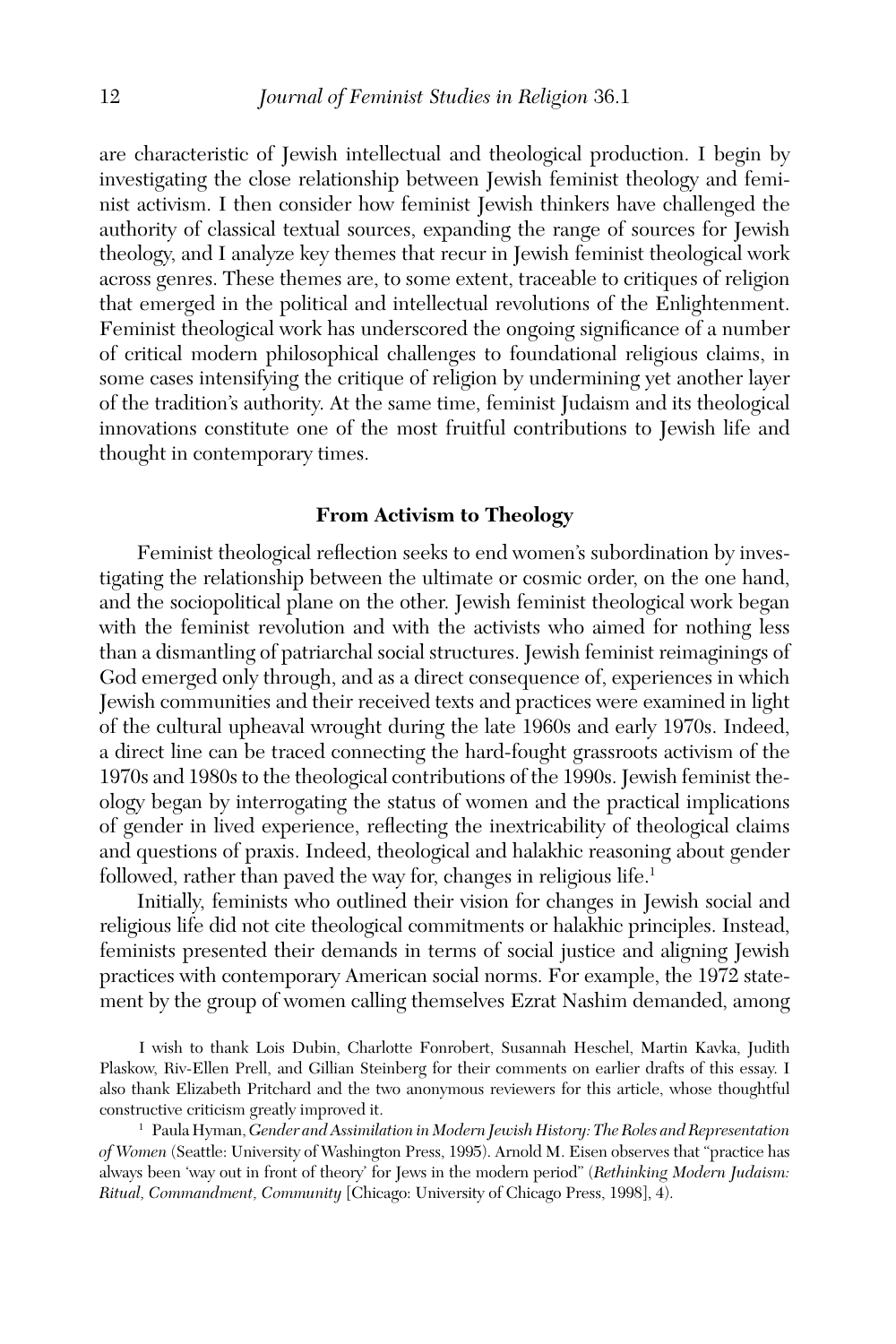other things, that women count in a minyan (prayer quorum), that asymmetries in testimony and in marriage and divorce law be eradicated, that women be admitted to the rabbinical and cantorial seminaries, and that women be considered obligated in mitzvot.2 Only after agitators articulated their vision, and after a decade or two of social change, did the underlying principles of these transformative practices appear (sometimes in the work of figures who themselves were among the earlier activists).

Jewish feminists' agenda in the 1970s and 1980s was broad in scope, as is evident by the range of topics and concerns addressed in the pioneering 1983 anthology edited by Susannah Heschel, *On Being a Jewish Feminist*. 3 In the generation following the first wave of feminist activism, a handful of Jewish thinkers worked to articulate and offer systematic responses to the fundamental questions that activist efforts raised. Judith Plaskow's 1983 essay "The Right Question Is Theological" and her systematic 1990 book *Standing Again at Sinai* took aim at the androcentric and patriarchal master narratives that inform traditional Jewish theology, arguing that the work of ameliorating gender oppression required reenvisioning foundational ideas of God, revelation, and authority.4 Plaskow's essay was formulated as a response to Cynthia Ozick's 1979 "Notes toward Finding the Right Question," in which Ozick argued for a sociological explanation for women's marginality in Judaism, implicitly insulating Jewish God-concepts from critique.5 Plaskow, by contrast, was among the few writers of this era who posited that this approach would not suffice. "The implications of Jewish feminism," Plaskow stated, "while they include halakhic restructuring, reach beyond halakhah to transform the bases of Jewish life."6

Experimentation with and transformative challenges to Jewish law that grew from feminist agitation laid the social foundation for Rachel Adler's holistic approach to halakha in her 1998 *Engendering Judaism*. 7 New experiences of

<sup>2</sup> "Ezrat Nashim's 'Jewish Women Call for Change,' March 14, 1972," Jewish Women's Archive, https://jwa.org/media/jewish-women-call-for-change.

<sup>3</sup> Susannah Heschel, ed., *On Being a Jewish Feminist: A Reader* (New York: Schocken, 1983).

<sup>4</sup> Judith Plaskow, "The Right Question Is Theological," in Heschel, *On Being a Jewish Feminist*; and Judith Plaskow, *Standing Again at Sinai: Judaism from a Feminist Perspective* (San Francisco: HarperCollins, 1991).

<sup>5</sup> Cynthia Ozick, "Notes toward Finding the Right Question," in Heschel, *On Being a Jewish Feminist*.

<sup>6</sup> Plaskow, "The Right Question Is Theological," 231. Plaskow's understanding of theology as foundational and ontologically prior to halakha was shaped by her doctoral work (conducted at Yale Divinity School and culminating in 1975 with a feminist dissertation on Reinhold Niebuhr and Paul Tillich) and by having been raised in Reform Judaism. Informing her work were also two agendasetting books by Mary Daly, both of which argued for the theological foundations of women's oppression: Mary Daly, *The Church and the Second Sex* (New York: Harper & Row, 1968), and Mary Daly, *Beyond God the Father: Toward a Philosophy of Women's Liberation* (Boston: Beacon, 1973). 7 Rachel Adler, *Engendering Judaism: An Inclusive Theology and Ethics* (Philadelphia: Jewish

Publication Society, 1998).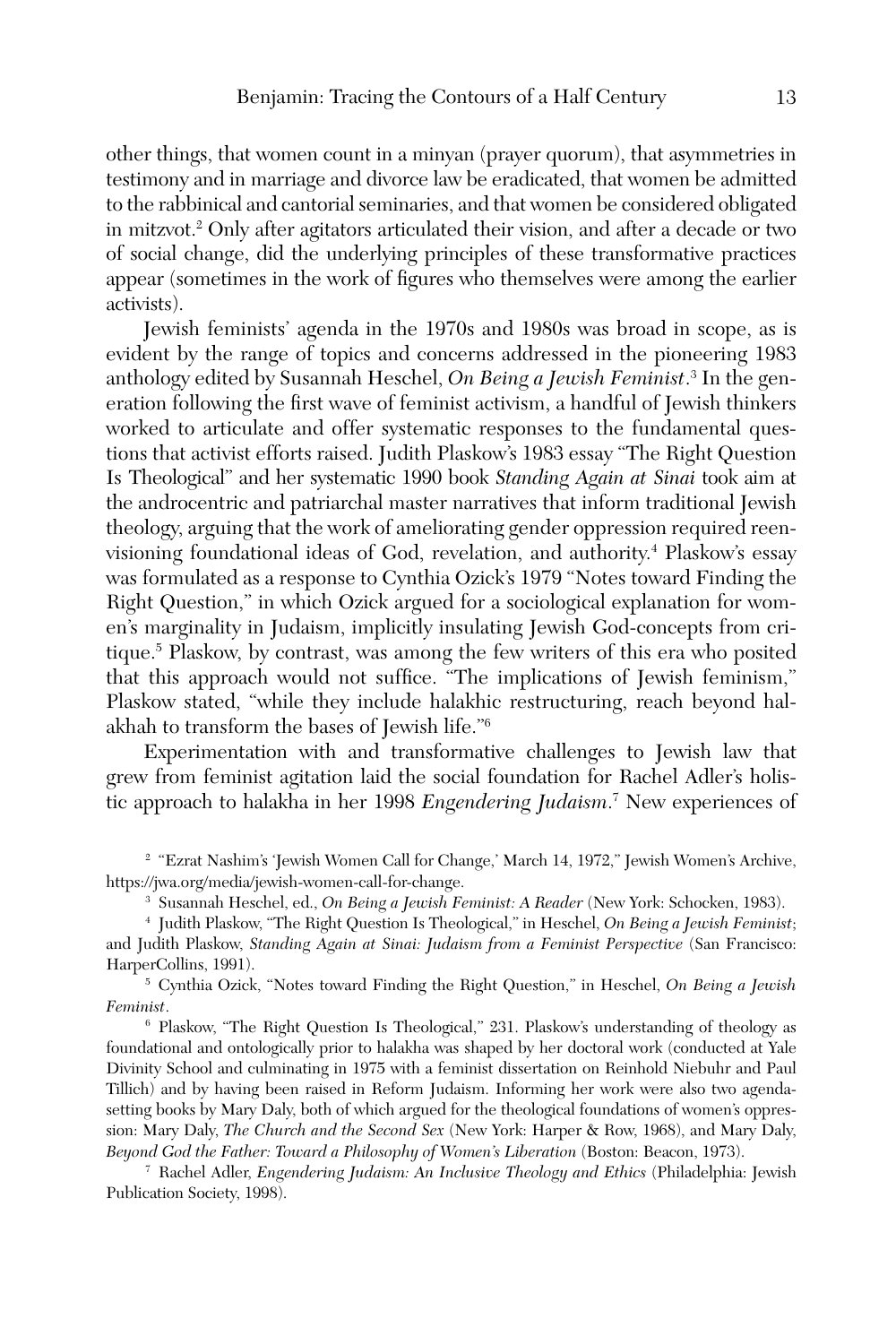prayer that emerged in feminist contexts, such as Rosh Ḥodesh groups and women's seders, constituted the spadework that necessarily preceded new approaches to God-language, such as the formulations in Marcia Falk's *Book of Blessings*. 8 As Ellen Umansky and Diane Ashton noted in their preface to the landmark 1992 volume *Four Centuries of Jewish Women's Spirituality*, the urgency of women's "commitment to personal and communal action" flowered in a "vast amount of published and unpublished spiritual writings" from the 1970s onward.9

The theological texts that emerged in the 1990s were the product of not only their individual authors but also grassroots efforts to depatriarchalize and reinvent Judaism. The authors of the first attempts to gather up the strands of onthe-ground feminist experimentation and protest brought critical analysis and reflection to these communal innovations. The texts that resulted wove the strands of the grassroots work into a coherent, if not unified, whole. Jewish theology is no longer as strongly informed by activist commitments, a development that, as I argue below, has had significant intellectual and practical consequences.

### **What Is an Authoritative Source?**

Contesting the subordination of women in Jewish life led feminist theologians to grapple with the literature long perceived as defining Jewish norms: the teachings of the rabbis of late antiquity and the medieval period. The approaches that emerged among feminist theologians and scholars have included both rereading biblical and rabbinic literature and interrogating the social, political, and cultural location of the rabbis using a wide array of scholarly tools. But feminists have also expanded what is considered an authoritative source for Jewish theology. Both ethnography and the study of material culture have challenged rabbinic discourse as the arbiter of authentic Judaism, and the increasing interest in such approaches among feminist scholars has contributed to a broader base of evidence for what Jews of multiple classes, genders, races, sexualities, ages, and cultures have understood to be God.

Feminist theological innovation explicitly builds on the historicist challenges that shook Jewish and Christian theology in the last two centuries and has brought forth complex, often multiply held, hermeneutic stances toward scriptural

<sup>8</sup> Marcia Falk, *The Book of Blessings: New Jewish Prayers for Daily Life, the Sabbath, and the New Moon Festival* (San Francisco, CA: HarperSanFrancisco, 1996). Earlier material included Penina V. Adelman, *Miriam's Well: Rituals for Jewish Women around the Year* (Fresh Meadows, NY: Biblio, 1986). See also Naomi Janowitz and Maggie Wenig, *Siddur Nashim: A Sabbath Prayer Book for Women* (privately circulated, 1976); selections are reprinted as "Sabbath Prayers for Women," in *Womanspirit Rising: A Feminist Reader in Religion*, ed. Carol P. Christ and Judith Plaskow (1979; repr., San Francisco: Harper, 1996), 174–78. 9 Ellen M. Umansky and Dianne Ashton, *Four Centuries of Jewish Women's Spirituality: A* 

*Sourcebook* (Boston: Beacon, 1992).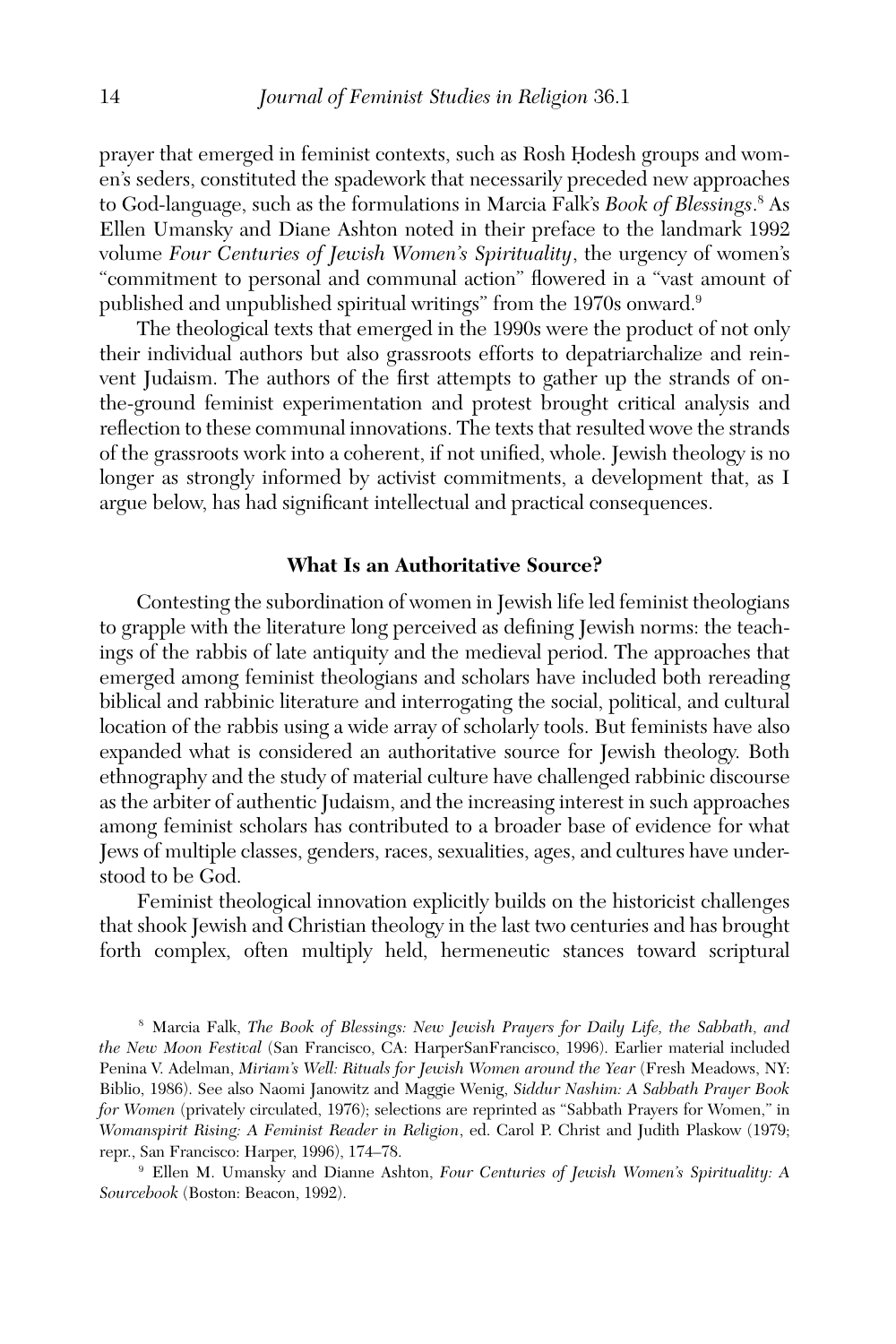corpora.10 In the case of feminist theology, a double stance came to characterize feminist approaches to the normative textual sources, involving a hermeneutics of suspicion, which interrogates the androcentrism of the tradition, and a hermeneutics of retrieval (or remembrance), which forges a constructive and productive relationship to the tradition's foundational texts.<sup>11</sup> The concept of a double stance, deployed by Elisabeth Schüssler Fiorenza and other feminist theologians across multiple traditions, still offers a useful framework for articulating the tensions that characterize the hermeneutic enterprise.<sup>12</sup>

Even as scholars have limited the authority of the rabbis in the context of late antiquity, feminist theologians have found new potential in the narrative and practical traditions of rabbinic Judaism. Consider the sea change represented by the shift from the status of halakhic texts in recent decades. In *Standing Again at Sinai*, Plaskow considered halakhic texts primarily in terms of their legal content, bringing forth numerous talmudic examples that testified to the subordinate status of women in Jewish law.13 Plaskow not only argued that these sources exemplified the notion of woman as Other (in Simone de Beauvoir's famous formulation) but also went on to question whether law as an enterprise was "a female form."14 Scholarship on the Talmud in the last several decades, however, has suggested that feminist engagement with rabbinic "legal" texts has just begun. Scholars no longer read talmudic texts nominally focused on the minutiae of correct execution of mandated practices solely in terms of their halakhic content; law, as we understand it now, must also be read in terms of literary form, orality, narrative, folklore, and performativity. New attention to discursive style enables the appreciation and even appropriation of talmudic texts in ways that were unthinkable in an earlier

<sup>10</sup> On historicism as it emerged in its German context, see Georg G. Iggers, *The German Conception of History: The National Tradition of Historical Thought from Herder to the Present* (Middletown, CT: Wesleyan University Press, 1968). Classic accounts of the challenges historicism creates for Christian and Jewish theology, but without reference to gender, are, respectively, Van Harvey, *The Historian and the Believer: The Morality of Historical Knowledge and Christian Belief*, 2nd ed. (Chicago: University of Illinois Press, 1996); and Yosef Yerushalmi, *Zakhor: Jewish History and Jewish Memory*, 2nd ed. (New York: Schocken, 1989). On historicism as an asset and challenge for feminist theology, early and influential contributions include Elisabeth Schüssler Fiorenza, *In Memory of Her: A Feminist Theological Reconstruction of Christian Origins* (New York: Crossroad, 1983); and Plaskow, *Standing Again at Sinai*.

<sup>11</sup> These terms are typically (mis)attributed to Paul Ricoeur. On the genealogy of the idea that "interpretation involves the exercise of suspicion," see Alison Scott-Baumann, *Ricoeur and the Hermeneutics of Suspicion* (London: Continuum, 2010), 59–96; Paul Ricoeur, *Freud and Philosophy: An Essay on Interpretation* (New Haven, CT: Yale University Press, 1970), and Paul Ricoeur, *The Symbolism of Evil*, trans. Emerson Buchanan (Boston: Beacon, 1967).

<sup>12</sup> Schüssler Fiorenza, *In Memory of Her*.

<sup>13</sup> About five years before *Standing Again at Sinai* was published, Rachel Biale collected and published a guide to halakhic material concerning "women's issues" in *Women and Jewish Law: An Exploration of Women's Issues in Halakhic Sources* (New York: Schocken, 1984).

<sup>14</sup> Plaskow, *Standing Again at Sinai*, 65. See also Simone de Beauvoir, *The Second Sex* (New York: Knopf, 1952).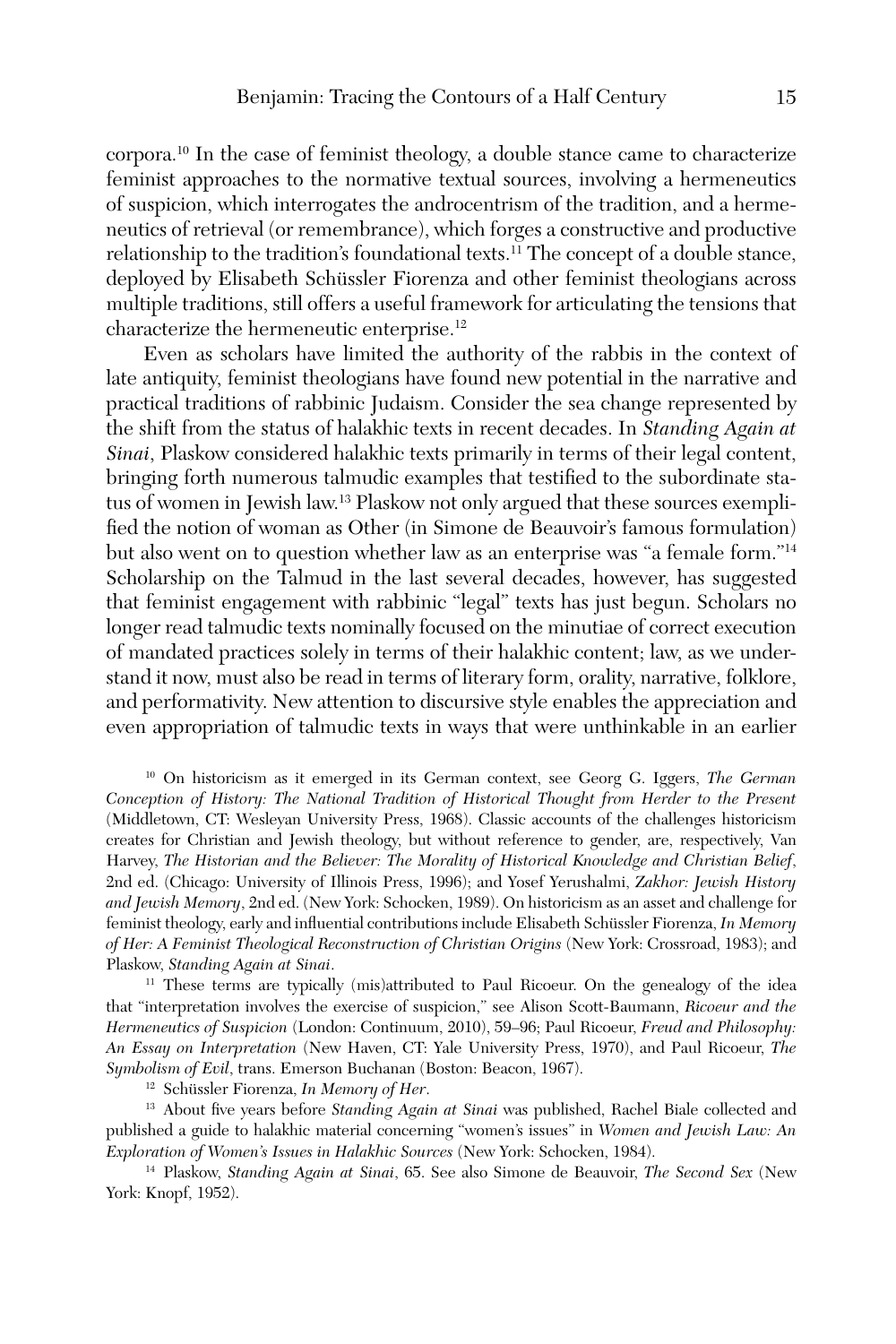period, and even for feminist scholars, disturbing discussions predicated on women's alterity have become more dynamic and nuanced as theologians have gone beyond legal positivism to engage the narrative structure of these texts.15

With this scholarly development, some feminists have found talmudic texts compelling and generative for constructive theological projects. For example, Julia Watts Belser has sought out talmudic texts as a feminist scholar and theologian. She consistently acknowledges the limitations of the talmudic corpus, regarding with suspicion the "familiar tropes of women's sexual sin as an explanation for catastrophe" in many amoraic treatments of the paradigmatic destruction of their own era—the destruction of Jerusalem—for comprehending the environmental destruction of our own time. Yet Belser also finds hope in a talmudic pericope that articulates "an alternate understanding of God's place amidst suffering and catastrophe," and in which God empathizes with individuals suffering "social oppression."16 Likewise, in *The Obligated Self: Maternal Subjectivity and Jewish Thought*, I engage biblical, rabbinic, and modern Jewish sources not simply because of their privileged place in defining normative Jewish thought, but because I regard them as tremendously rich and "good to think with."17 In the book, which aims to bring maternal experience into conversation with Jewish thought, I use a dialectical approach for my constructive project, arguing "the dilemmas inherent in a fully imagined maternal subjectivity exist implicitly everywhere—if explicitly (almost) nowhere—in biblical texts and their rabbinic elaboration."18 I see tremendous potency in these texts because of, and not in spite of, their ineradicably ambiguous nature.

These nuanced developments in hermeneutics have occurred alongside a feminist decentering of classical texts, a move that holds great promise for feminist theology. In the case of scholars of late antiquity, feminists have called for the examination of the social and cultural construction of gender and how it shaped the conditions under which rabbinic teachings emerged. Feminist historians and political theorists have called attention to "the family" and the so-called private sphere as contingent, paving the way for research into women as part of the world

<sup>15</sup> The Feminist Commentary on the Babylonian Talmud as a project is inconceivable without this development. See Tal Ilan, ed., *A Feminist Commentary on the Babylonian Talmud: Introduction and Studies*, vol. 1 (Tübingen: Mohr Siebeck, 2007). For more on the term *countertradition* in the context of feminist hermeneutics, see Ilana Pardes, *Countertraditions in the Bible: A Feminist Approach* (Cambridge, MA: Harvard University Press, 1992). Consider the following as a particularly apt example of this feminist attention to narrative texture: Charlotte Elisheva Fonrobert, "When the Rabbi Weeps: On Reading Gender in Talmudic Aggadah," *Nashim* 4 (2001): 56–83. 16 Julia Watts Belser, *Rabbinic Tales of Destruction: Sex, Gender, and Disability in the Ruins* 

*of Jerusalem* (New York: Oxford University Press, 2018), 207. The talmudic text in question is bGittin55b-59b. See also Belser, *Rabbinic Tales of Destruction*, 203. 17 Claude Lévi-Strauss, *Totemism*, trans. Rodney Needham (Harmondsworth: Penguin, 1976), 71.

<sup>18</sup> Mara H. Benjamin, *The Obligated Self: Maternal Subjectivity and Jewish Thought* (Bloomington: Indiana University Press, 2018), xv.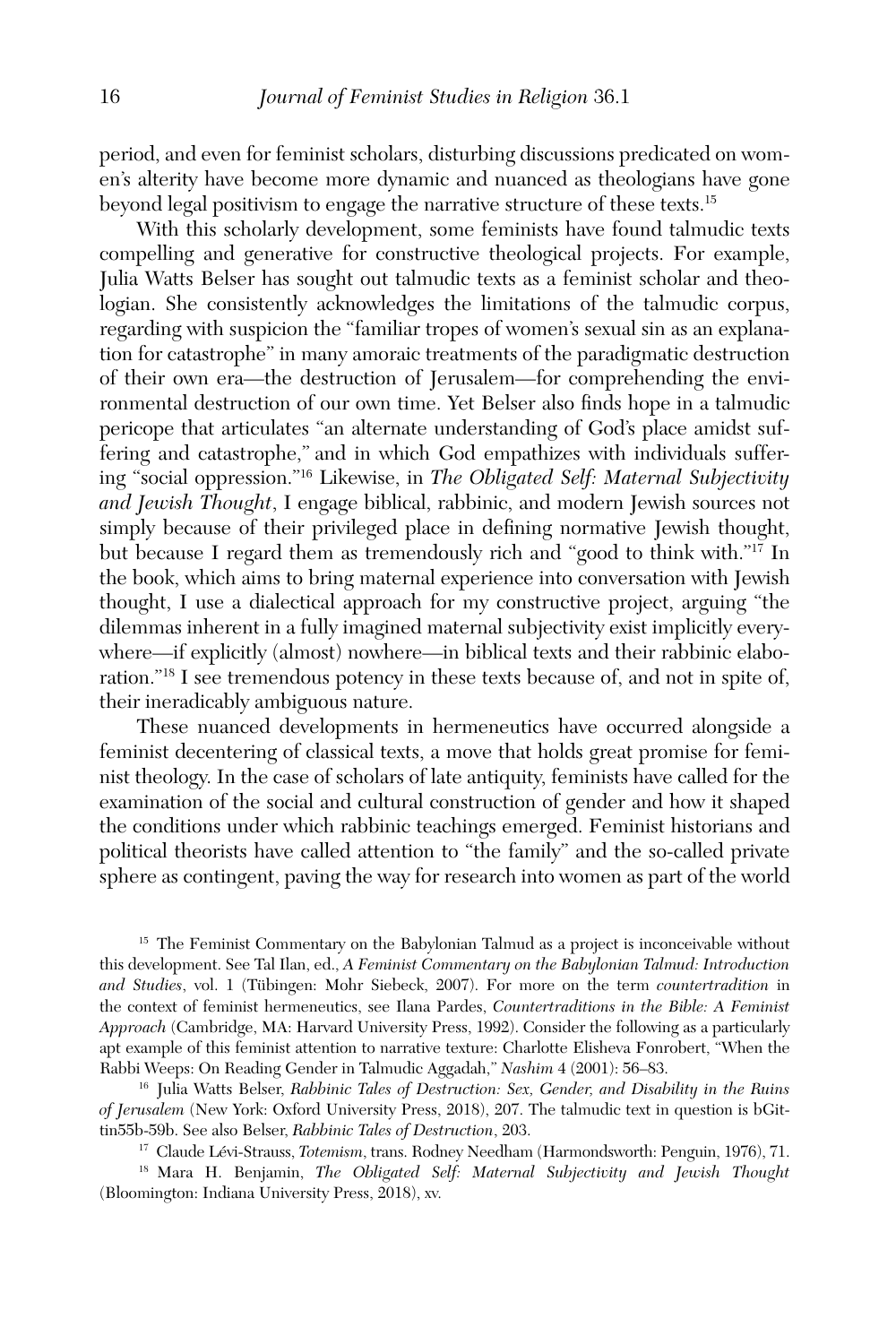of cultural production, for instance in the rabbinic households in which tannaitic teachings emerged.19 At the same time, feminist scholarship has contributed to the increasing recognition of the rabbinic corpora handed down from late antiquity as the intellectual production of a small, exclusively male, politically marginal group whose teachings did not become authoritative for Jews until centuries after the teachings of the Talmud had been redacted.<sup>20</sup> This shift in the historiography of the rabbis of late antiquity has opened up new interest in nonrabbinic sources and their possibilities for feminist scholars and thinkers, a move that has dovetailed with the rise in folklore studies.<sup>21</sup> The same shift has occurred in the study of medieval Judaism, where feminist scholars have reread familiar textual sources and uncovered new ones that testify to medieval women's agency in their social and religious settings.<sup>22</sup> This work has yet to be integrated into the work of Jewish theology, feminist or otherwise. While hardly providing a usable past in any simple sense, this research furnishes a more complicated and nuanced understanding of the past and lends further credence to the feminist claim that Judaic textual sources are not representative of the Jewish people as a whole.<sup>23</sup>

<sup>19</sup> On political theory, see Susan Moller Okin, *Women in Western Political Thought* (Princeton, NJ: Princeton University Press, 1979). On developments in Jewish historiography, see Cynthia M. Baker, *Rebuilding the House of Israel: Architectures of Gender in Jewish Antiquity* (Stanford, CA: Stanford University Press, 2002); Elisheva Baumgarten, *Practicing Piety in Medieval Ashkenaz: Men, Women, and Everyday Religious Observance* (Philadelphia: University of Pennsylvania Press, 2014); Deena Aranoff, "Mother's Milk: Child-Rearing and the Production of Jewish Culture," *Journal of Jewish Identities* 12, no. 1 (2019): 1–17; Galit Hasan-Rokem, *Web of Life: Folklore and Midrash in Rabbinic Literature* (Stanford, CA: Stanford University Press, 2000); and Miriam Peskowitz, *Spinning Fantasies: Rabbis, Gender, and History* (Berkeley: University of California Press, 1997). See also Rebecca Lesses, "'The Most Worthy of Women Is a Mistress of Magic': Women as Witches and Ritual Practitioners in I Enoch and Rabbinic Sources," 71–107, and Kimberly B. Stratton, "Magic, Abjection, and Gender in Roman Literature," 152–80, both in *Daughters of Hecate: Women and Magic in the Ancient World*, ed. Kimberly B. Stratton (New York: Oxford University Press, 2014).<br><sup>20</sup> In addition to the texts cited above, see Seth Schwartz, *Imperialism and Jewish Society*, 200

*B.C.E. to 640 C.E.* (Princeton, NJ: Princeton University Press, 2001); and Talya Fishman, *Becoming the People of the Talmud: Oral Torah as Written Tradition in Medieval Jewish Cultures* (Philadelphia: University of Pennsylvania Press, 2011).

<sup>21</sup> On folklore and "folk practices" in late antique Jewish life, see Galit Hasan-Rokem, *Tales of the Neighborhood: Jewish Narrative Dialogues in Late Antiquity* (Berkeley: University of California Press, 2003); and Gideon Bohak, *Ancient Jewish Magic: A History* (New York: Cambridge University Press, 2008).

<sup>22</sup> Hasan-Rokem, *Tales of the Neighborhood*; Eve Krakowski, *Coming of Age in Medieval Egypt: Female Adolescence, Jewish Law, and Ordinary Culture* (Princeton, NJ: Princeton University Press, 2018); and Elisheva Baumgarten, *Mothers and Children: Jewish Family Life in Medieval Europe* (Princeton, NJ: Princeton University Press, 2007).

<sup>23</sup> The American feminist usage of the term *usable past* began, to the best of my knowledge, with Letty M. Russell, *Human Liberation in a Feminist Perspective—A Theology* (Philadelphia: Westminster, 1974), 72. On the challenges of using history for Jewish theology, see Plaskow, *Standing Again at Sinai*, 28–52.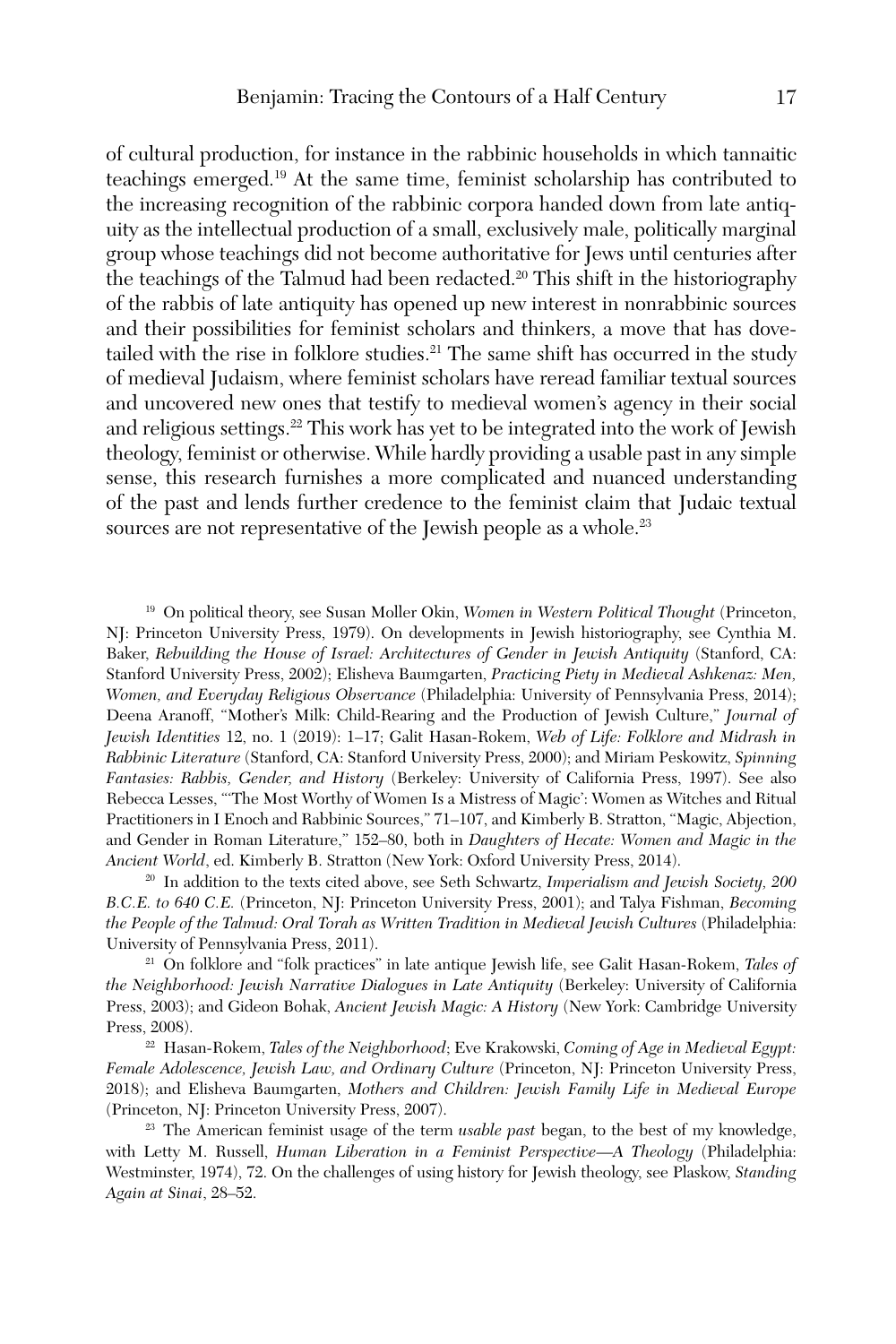Finally, ethnographers have become central to reshaping what qualifies as a source for theology. Barbara Myerhoff's 1978 *Number Our Days* demonstrated the fruitfulness of using ethnographic methods to study communities in which the scholar might also participate in some way.24 A body of scholarship soon emerged that investigated Jewish lives past and present, documenting how Jewish theology and practice looks on the ground.25 Some of the most fruitful studies, rich with potential for constructive theology, include ethnographies of communities marked by strongly differentiated gender norms, for example, certain Ashkenazi Haredi, Mizraḥi, and American Jewish renewal circles.<sup>26</sup> This body of scholarly literature has demonstrated that women exercise agency in every circumstance, creatively resisting patriarchal social and intellectual norms or articulating those norms on their own terms.<sup>27</sup> But more than that, the research itself demonstrates the unacceptability of allowing texts produced by a small handful of men to pass as the sole authority on what Jewish theology is, what ideas and practices it includes, and who produces it. As theologians increasingly turn to these accounts, the landscape of Jewish theology will take on dramatically different contours.

#### **Persistent Questions**

Underlying the dizzying variety of Jewish feminist innovations—new rituals, liturgy, ways of imagining God, and communal forms—several issues have consistently (re)emerged as feminists have reconstructed Judaism. In particular,

<sup>24</sup> Barbara Meyerhoff, *Number Our Days* (New York: Dutton, 1978).

<sup>25</sup> To cite but a few examples: Riv-Ellen Prell, *Prayer and Community: The Havurah in American Judaism* (Detroit, MI: Wayne State University Press, 1989); Ra'anan S. Boustan, Oren Kosansky, and Marina Rustow, "Anthropology, History, and the Remaking of Jewish Studies," in *Jewish Studies at the Crossroads of Anthropology and History: Authority, Diaspora, Tradition*, ed. Ra'anan S. Boustan, Oren Kosansky, and Marina Rustow (Philadelphia: University of Pennsylvania Press, 2011); and Samira K. Mehta, *Beyond Chrismukkah: The Christian-Jewish Interfaith Family in the United States* (Chapel Hill: University of North Carolina Press, 2018). Although not ethnographic, a sourcebook of queer Jewish primary sources deserves mention here, as it reveals new perspectives on and by queer Jews in the Jewish past: Noam Sienna, *A Rainbow Thread: An Anthology of Queer Jewish Texts from the First Century to 1969* (Philadelphia: Print-O-Craft, 2019).

<sup>26</sup> On Haredi communities, see Ayala Fader, *Mitzvah Girls: Bringing up the Next Generation of Hasidic Jews in Brooklyn* (Princeton, NJ: Princeton University Press, 2009); and Michal Raucher, *Conceiving Authority: Reproductive Agency among Haredi Women in Jerusalem* (Bloomington: Indiana University Press, 2020). On Mizrahi women, see Susan Starr Sered, *Women as Ritual Experts: The Religious Lives of Elderly Jewish Women in Jerusalem* (New York: Oxford University Press, 1992). On Jewish renewal, see Chava Weissler, "'Women of Vision' in the Jewish Renewal Movement: The *Eshet Hazon* ['Woman of Vision'] Ceremony," in *New Age Judaism*, ed. Celia Rothenberg and Anne Vallely (Portland, OR: Vallentine Mitchell, 2008). I thank Michal Raucher for sharing her forthcoming manuscript with me.

<sup>27</sup> Saba Mahmood's *Politics of Piety: The Islamic Revival and the Feminist Subject* (Princeton, NJ: Princeton University Press, 2005) marked an important turning point in feminist scholarship in religion, in which feminists were encouraged to interpret agency to go beyond resistance.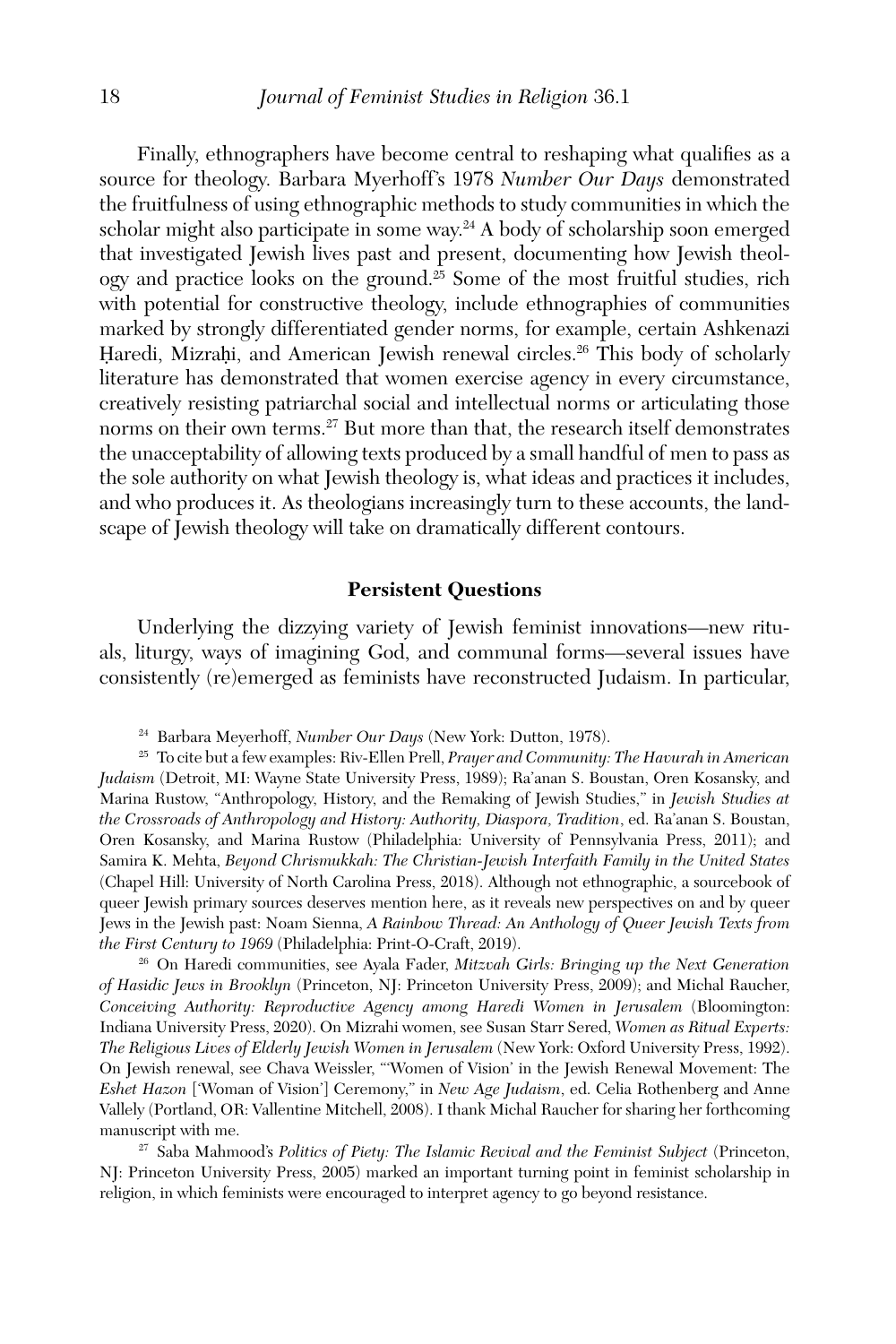Jewish feminists have revisited the pernicious cultural and intellectual legacy of Greek philosophical categories for theology, especially the dualistic metaphysical categories according to which the superior terms—spirit, reason, activity, mind, the universal, and transcendence—correlate with the male, while inferior terms—corporeality, animality, emotion, materiality, carnality, the particular, and immanence—correlate with the female. Feminist theologians both Jewish and Christian have focused on the deleterious consequences of this overarching classificatory scheme for the devalued side (women, bodies, the earth, and nonhuman animals) and analyzed the interlocking systems of oppression that such binary terms represent.

In the first two sections below, I examine several focal points of Jewish feminist theological innovation that are traceable to this more general feminist philosophical and cultural intervention: first, the significance of embodiment, and second, the revaluation of immanence in theology. In the third section, I address the problem of authority vis-à-vis the tradition, in particular, the authority of halakha and Jewish ritual practice.<sup>28</sup>

# *Embodiment*

Feminist thinkers uncovered the role of Western theology and philosophy in producing a negative association between women and many forms of materiality, including embodiment. For Jewish feminist theologians, the attempt to locate an alternative to this tradition has emphasized the body not only as that which separates humans from the divine but also as a point of contact with it. For scholars such as Daniel Boyarin, David Biale, Howard Eilberg-Schwartz, and Elliot Wolfson, the positive valuation of embodiment became emblematic of a specifically Jewish discourse of the body that offered a counterdiscourse to Hellenistic-Christian theological traditions.29 But the asymmetrical treatment of male and female bodies and the halakhic reinforcement of a gender binary in rabbinic discourse and practices has led some feminist scholars to be more circumspect about rehabilitating rabbinic traditions concerning the body as a vehicle for holiness.

<sup>28</sup> The complex modern constructions of *law*, *ritual*, halakha, and other cognate terms are carefully examined in Rachel Rafael Neis, "The Seduction of Law: Rethinking Legal Studies in Jewish Studies," *Jewish Quarterly Review* 109, no. 1 (2019): 119–38.

<sup>29</sup> For the contrast to Hellenistic-Christian cultural formations, see Daniel Boyarin, *Carnal Israel: Reading Sex in Talmudic Culture* (Berkeley: University of California Press, 1993); and David Biale, *Eros and the Jews: From Biblical Israel to Contemporary America* (Berkeley: University of California Press, 1997). Like other works organized around themes of embodiment and/or sexuality (such as Howard Eilberg-Schwartz, *God's Phallus: And Other Problems for Men and Monotheism* [Boston: Beacon, 1994]; and Elliot R. Wolfson, *Circle in the Square: Studies in the Use of Gender in Kabbalistic Symbolism* [Albany: State University of New York Press, 1995]), these academic inquiries did not necessarily profess an overt commitment to the amelioration of gender oppression. However, their appearance in the 1990s is all but inconceivable without the feminist activism and scholarship that examined gender as a social construct in the previous decades.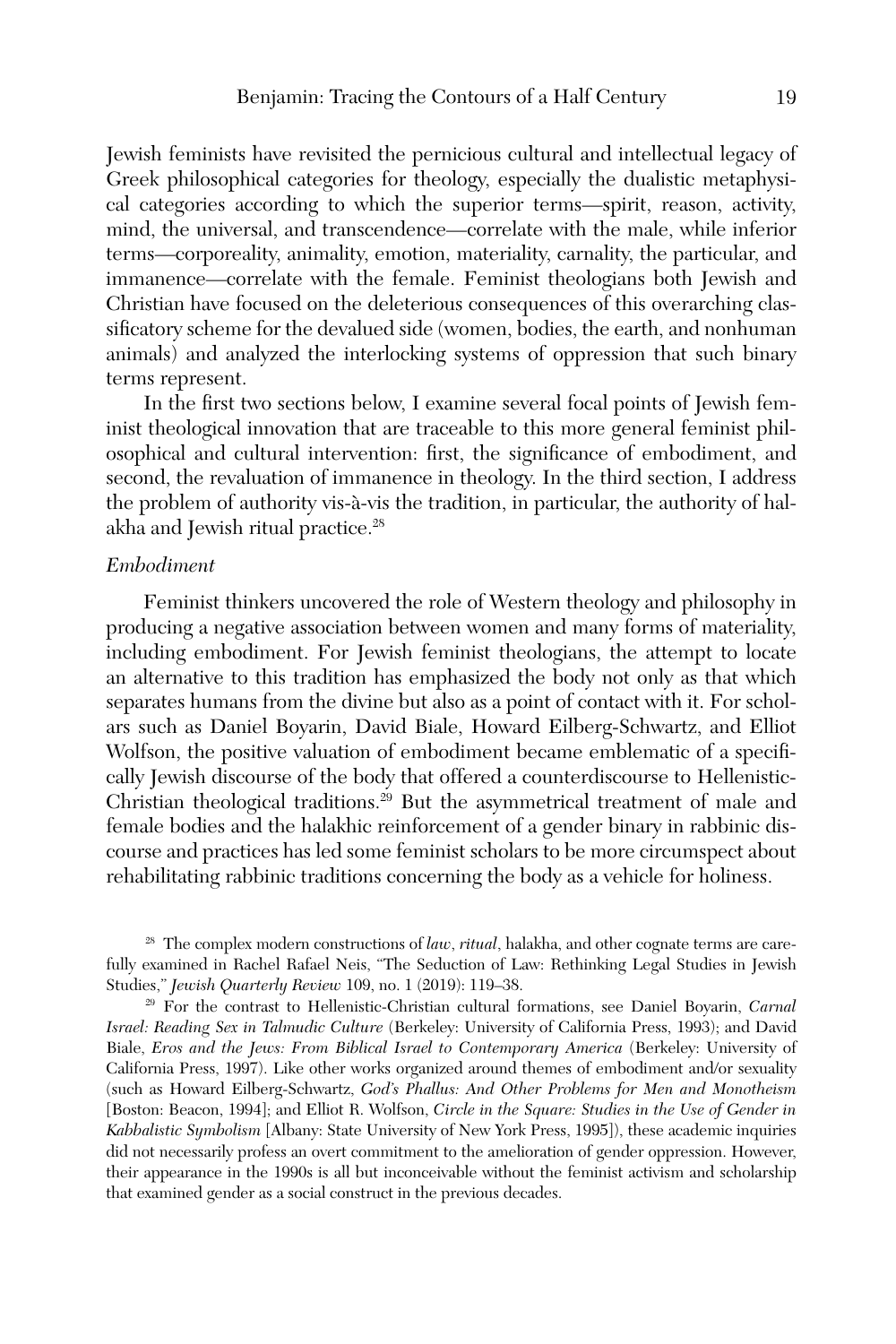Jewish feminists have therefore drawn on this ambiguous heritage while also criticizing it. For instance, Adler's 1976 essay, "*Tumah* and *Taharah*," argued that the practices associated with *niddah* (menstrual purity) enable human creatures to become aware of their status as both connected to and separated from the source of all life. At that time, Adler noted that "our consciousness tells us that we are created beings and so are mortal. Our soul tells us that we are the image of the Creator and so cannot be mortal. Our knowledge of ourselves, then, is paradoxical. How do we reconcile it and make ourselves whole? Jews solve the paradox with the ritual cycle of *tumah* and *taharah,* in which we act out our death and resurrection."30 In an article published almost twenty years later, Adler recanted this statement, positing that her earlier view of niddah "reflected [her] awareness of and hopefulness about egalitarianism as a value in secular society" but not the actuality of the practice of niddah and its misogynist underpinnings. Nonetheless, even in her later criticism, Adler portrayed a steadfast commitment to the claim that the human situation, as refracted through the prism of women's bodies, is not antithetical to the divine, even though the body is by definition "imperfect." "We do not become more God-like by becoming less human," she argued, "but by becoming more deeply, more broadly, more comprehensively human. . . . Human is not whole. Human is full of holes. Human bleeds. Human births its worlds in agonies of blood and bellyaches."31

Both Adler's initial embrace and then rejection of niddah are grounded in a common vision: that humans can approach the incorporeal God not in spite of but on account of human embodiment. Adler's work gestures toward a recurring trope in feminist theologies of embodiment vis-à-vis rabbinic Judaism. On the one hand, patriarchy is woven into the cultural patrimony of the rabbis of late antiquity, as is evident in the asymmetry of post-Temple purity practices.<sup>32</sup> At the same time, Jewish sources articulate a discourse of embodiment that, for feminists, can and should be retrieved and lifted out of its misogynist underpinnings.

This double move also characterizes recent innovations in queer and trans theology.33 As with Adler's evolving work on niddah, queer and trans thinkers

<sup>30</sup> Rachel Adler, "*Tumah* and *Taharah*: Ends and Beginnings," in *The Jewish Woman: New Perspectives*, ed. Elizabeth Koltun (New York: Schocken, 1976), 64.

<sup>31</sup> Rachel Adler, "In Your Blood, Live: Re-Visions of a Theology of Purity," *Tikkun* 13 (1993): 38–41.32 For a thorough exploration of this issue in its late antique context, see Charlotte Elisheva

Fonrobert, *Menstrual Purity: Rabbinic and Christian Reconstructions of Biblical Gender* (Stanford, CA: Stanford University Press, 2000).

<sup>33</sup> Important intellectual groundwork for the recent theological work I describe was laid by contributors to, among others, Evelyn Torton Beck, *Nice Jewish Girls: A Lesbian Anthology* (Boston: Beacon, 1984); Christie Balka and Andy Rose, *Twice Blessed: On Being Lesbian, Gay, and Jewish* (Boston: Beacon, 1989); and Daniel Boyarin, Daniel Itzkovitz, and Ann Pellegrini, *Queer Theory and the Jewish Question* (New York: Columbia University Press, 2003). Contributors to these volumes emphasized intersectionality and multiple forms of identification among queer Jews.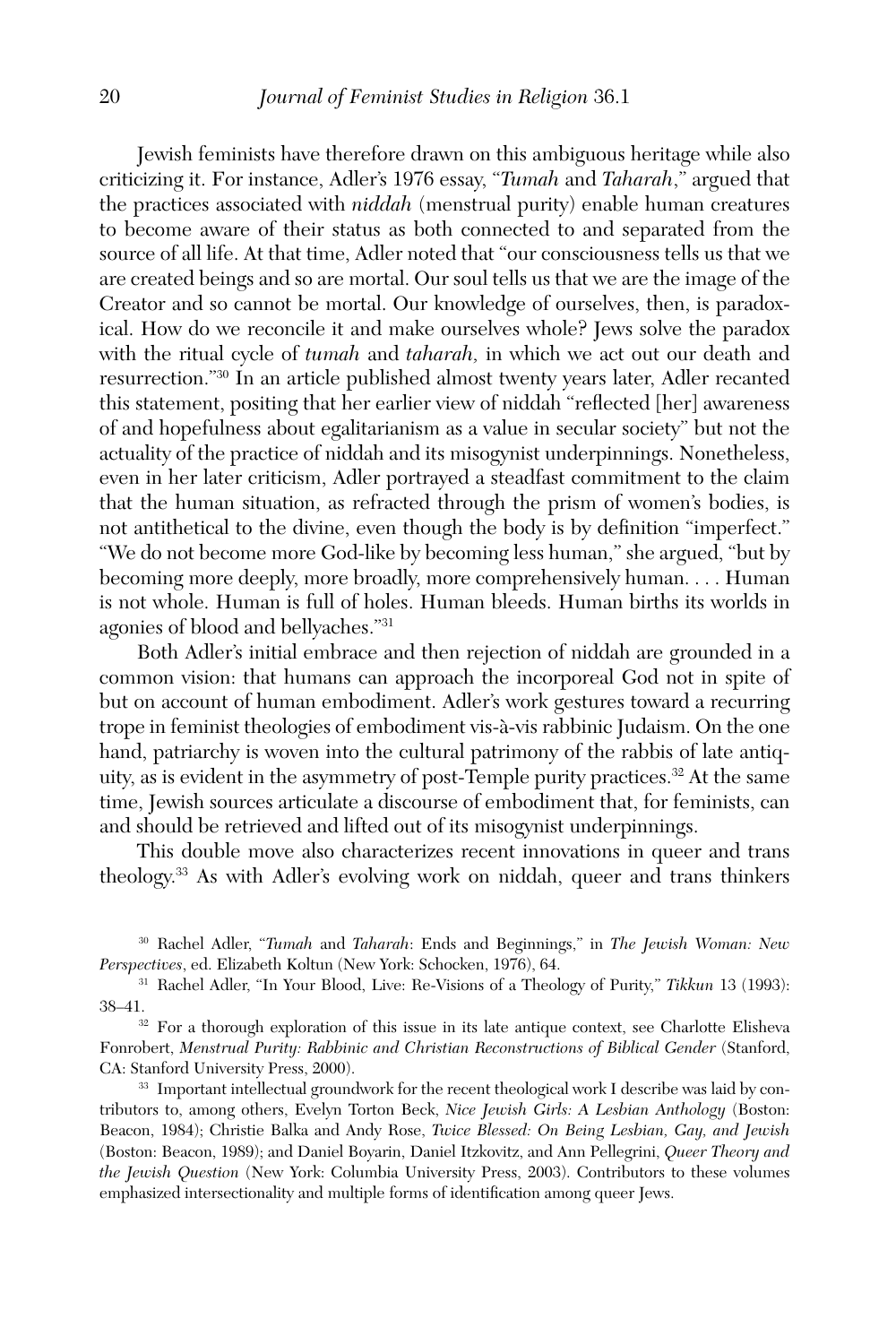have regarded rabbinic Jewish sources as offering a distinctive, if equivocal, set of resources for Jewish discourses of embodiment. The classical rabbinic corpus, on this reading, takes gender seriously and as constitutive of the human situation, and moreover, recognizes that human bodies are sexed in multiple ways.<sup>34</sup> Many contemporary trans, nonbinary, and queer Jews have found the rabbis' recognition of multiple genders promising both socially and theologically.35 As Elliot Rose Kukla argues,

In the Mishna, Rabbi Yossi says that the androgynos is neither essentially male nor female but a "created being of its own." This phrase is a classical legal term for exceptionality; it is an acknowledgment that not all of creation can be understood within binary systems. In my reading, it is also a theological statement. It is a proclamation that God creates diversity that is far too complex for humans to understand or ever fully categorize. There are parts of each of us that are uncontainable. All of us—whether we see ourselves within or between male and female genders—are uniquely "created beings of our own." This idea allows for infinite gender identities that are all created in the image of God.36

Kukla argues that recognition of gender multiplicity on the human plane is both critical to human liberation and consistent with Jewish theological anthropology's grounding metaphor, of human beings created *imago dei*. Joy Ladin similarly offers a programmatic statement of trans theology in which *tselem 'elohim* establishes theological and ethical commitments. Here, too, the limitations of a dual-gendered grid are revealed through trans experience. According to Ladin, "whether or not we are transgender, we engage in trans theology whenever we try to look past sex and gender, bodies and binaries, to understand what in humanity reflects the image of God. Trans theology holds that if our goal is to recognize our

<sup>34</sup> Recent scholarship has focused on the multiplicity of gender in rabbinic legal sources, in which the *adrogynos* (dual-sexed person), *tumtum* (person of indeterminate anatomical sex), and others with atypical primary or secondary sexual characteristics are catalogued as part of the human gender array—much as biologists have more recently documented the varieties of intersexuality. At the same time, trans theologians who value what appears to be a capacious approach to gender multiplicity must grapple with the rabbinic commitment to "male" and "female" as organizing principles, or what Fonrobert terms a "dual-sex grid" of rabbinic legal thought (Charlotte Elisheva Fonrobert, "Regulating the Human Body: Rabbinic Legal Discourse and the Making of Jewish Gender," in *The Cambridge Companion to the Talmud and Rabbinic Literature*, ed. Martin Jaffee and Charlotte Elisheva Fonrobert [New York: Cambridge University Press, 2007], 270–94). On this ambiguous legacy, see Max Strassfeld, "Translating the Human: The *Androginos* in Tosefta Bikurim," *Transgender Studies Quarterly* 3, no. 3–4 (2016): 587–604; and Sarra Lev, "The Rabbinic *Androginos* as the 'Sometimes Jew': Investigating a Model of Jewishness," *Journal of Jewish Identities* 11, no. 1 (2018): 75–85. 35 On tensions between some of these contemporary trans and queer theologies for feminist

approaches, see Judith Plaskow and Elliot Kukla, "Remapping the Road from Sinai," *Sh'ma: A Journal of Jewish Ideas* (2007): 2–5. 36 Kukla, in Plaskow and Kukla, "Remapping the Road from Sinai," 4.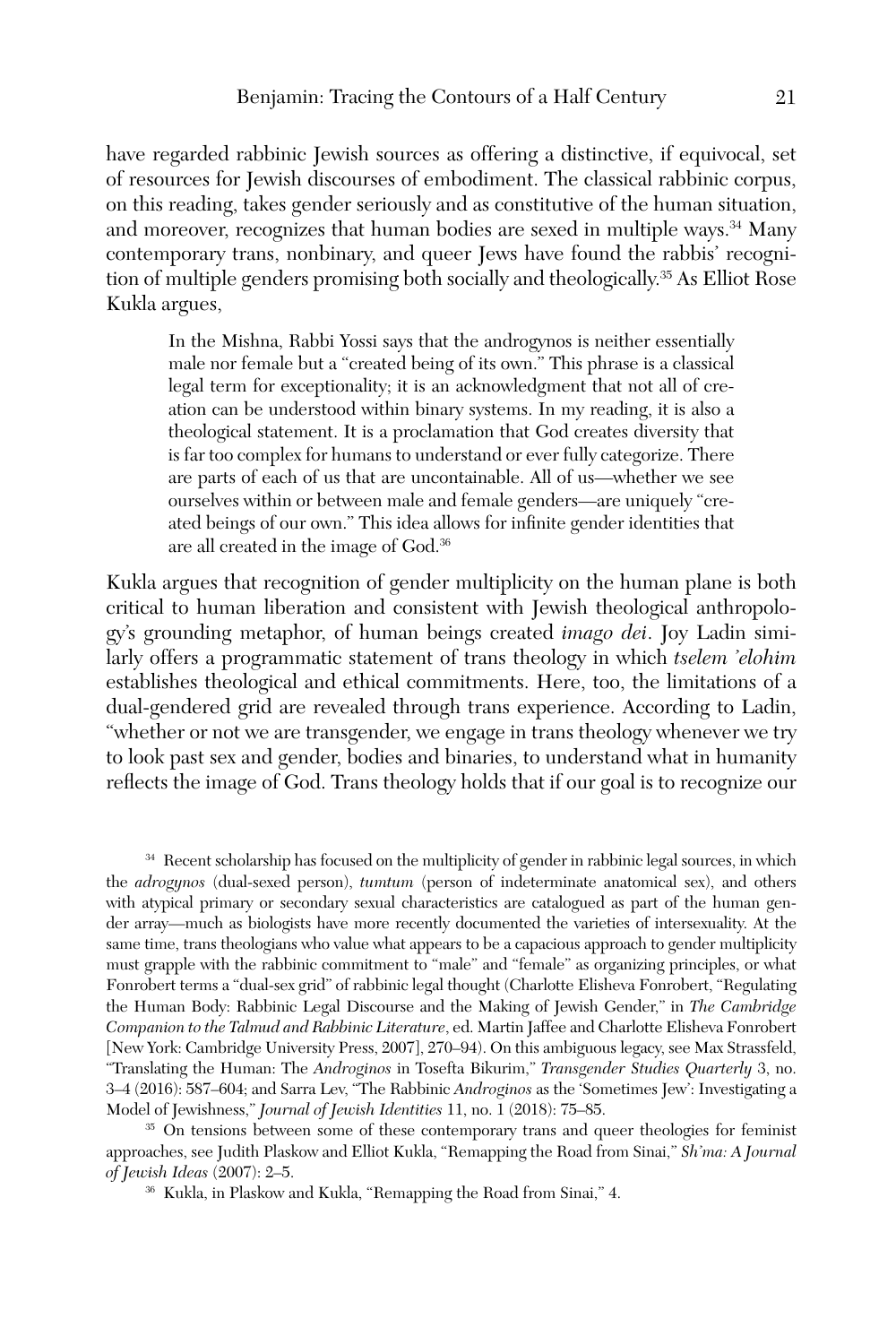kinship with God, we need to look to the aspects of our humanity that, like God, exceed, confound, or defy gender and other human categories."37

These recent reflections testify to a further development of the feminist insight that the relationship between human embodiment and theology is political.38 Remarkably, recent feminists have attempted to retrieve material that an earlier generation of feminists sought to jettison. For some theological writers of the 1980s, God's transcendence was inextricable from domination and maleness, and so a pan(en)theistic, impersonal notion of God was needed as a corrective.<sup>39</sup> But other Jewish thinkers have contested the correspondence between the divine male and social patriarchy in a variety of ways: Catherine Madsen's "Notes on God's Violence" imagines a male God whom women resist, and Lois Dubin finds human agency in speaking *to* God in the second person.<sup>40</sup> More recently, queer and trans thinkers such as Elliot Kukla and Joy Ladin have similarly challenged this orthodoxy: for Kukla, by conceiving of God as a "person"—but a person beyond the gender binary, who can only be known through the multiplicity of gender arrangements on the human plane.41 For Ladin, a radically transcendent God affirms *imago dei* in new ways.<sup>42</sup>

<sup>37</sup> Joy Ladin, "In the Image of God, God Created Them: Toward Trans Theology," *Journal of Feminist Studies in Religion* 34, no. 1 (Spring 2018): 53–58, quotation on 56. See also Joy Ladin, *The Soul of the Stranger: Reading God and Torah from a Transgender Perspective* (Hanover, NH: Brandeis University Press, 2018). I thank Ladin for sharing her manuscript with me before its publication. For an emerging investigation into and critique of *tselem 'elohim* as a grounding for Jewish ethics, see especially Rachel Neis, "The Reproduction of Species: Humans, Animals, and Species Nonconformity in Early Rabbinic Science," *Jewish Studies Quarterly* 24, no. 4 (2017): 289–317. 38 Citing Judith Plaskow's formulation of this insight, Ladin argues, "Just as feminist theologies

grew out of the recognition that humanity includes women as well as men, the recognition that human beings are not only created male and female but other ways as well demands that we develop trans theologies, 'new understandings of God that reflect and support' inclusion of transgender perspectives" (Ladin, "In the Image of God," 56). 39 Marcia Falk, "Notes on Composing New Blessings: Toward a Feminist-Jewish Reconstruction

of Prayer," in *Weaving the Visions: New Patterns in Feminist Spirituality*, ed. Judith Plaskow and Carol Christ (San Francisco: HarperCollins, 1989); Judith Plaskow, "Wrestling with God and Evil," in *Chapters of the Heart: Jewish Women Sharing the Torah of Our Lives*, ed. Sue Elwell and Nancy Fuchs Kreimer (La Vergne: Wipf and Stock, 2013). For an argument for transcendence as a necessary element for feminist agency, see Lois C. Dubin, "Who's Blessing Whom? Transcendence, Agency, and Gender in Jewish Prayer," *Cross Currents* 52, no. 2 (Summer 2002): 165–77; and Catherine Madsen, "Notes on God's Violence," *Cross Currents* 51, no. 2 (Summer 2001): 229–56. 40 Madsen, "God's Violence"; and Dubin, "Who's Blessing Whom?" See also Madsen's earlier

short essay and the roundtable in response, "If God Is God She Is Not Nice," *Journal of Feminist Studies in Religion* 5, no. 1 (1989) 103–17.

<sup>41</sup> Kukla, in Plaskow and Kukla, "Remapping the Road from Sinai," 4.

<sup>42</sup> Ladin, "In the Image of God."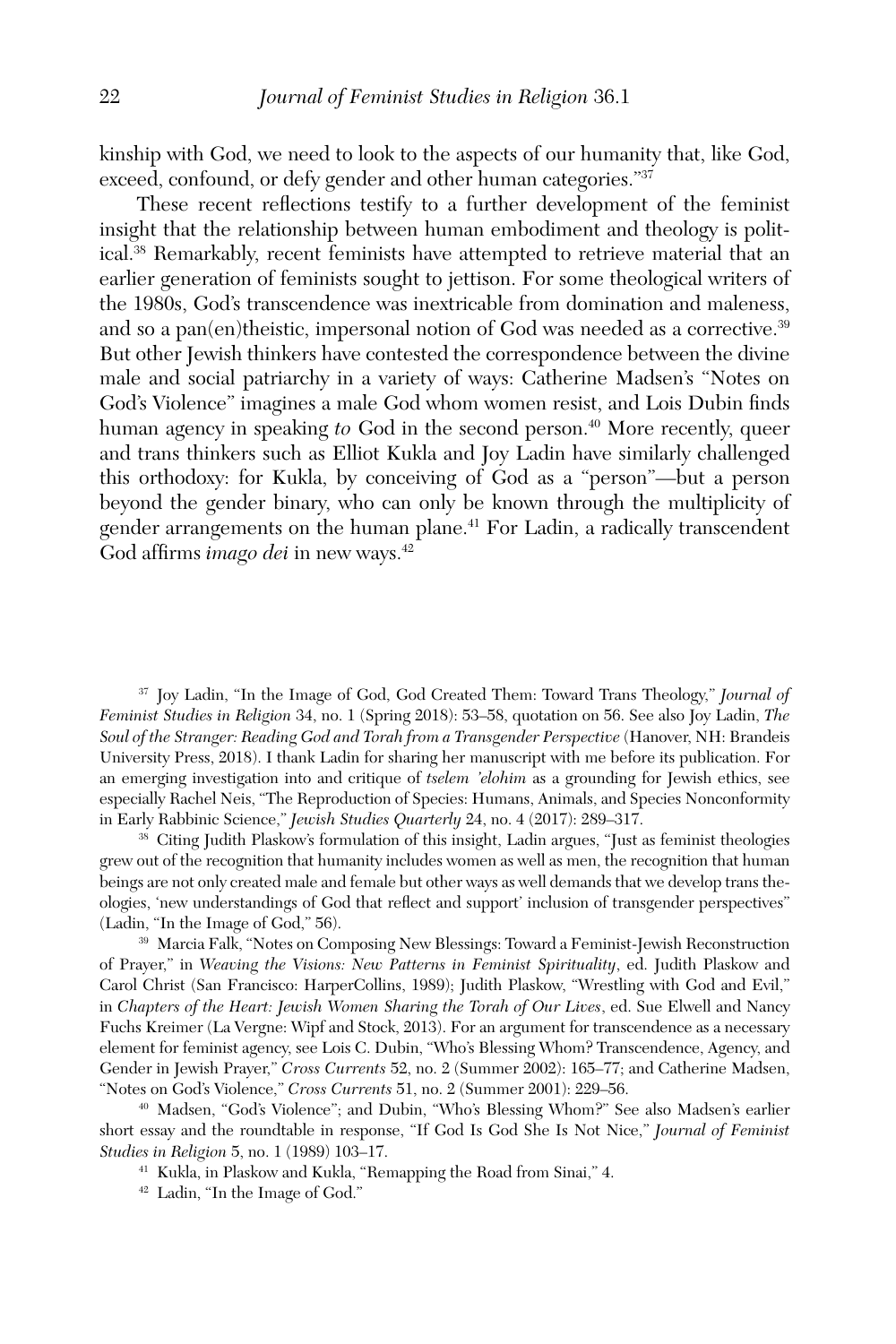#### *Immanence*

Theorizing embodiment as a positive component of human experience has prompted a parallel retrieval of immanence for Jewish theology. Immanence, traditionally the "other" of transcendence, invokes that aspect of the divine that is embedded in or accessed through material forms—primarily, the created world. Many feminist Jewish theologians have revitalized immanence; often, in doing so, however, they have reified the binary between transcendence and immanence.<sup>43</sup>

The emphasis on immanence, and a corresponding retreat from transcendence, emerged out of necessity. Claims to objective knowledge—even apophatic knowledge—of the transcendent God that had been legible to generations of medieval philosophers became opaque to modern philosophers. Theologians, following suit, redirected their attention to what the individual could experience or postulate. In keeping with this limitation on the truth claims of theology, defining transcendence as the sine qua non of Jewish theology understanding became problematic.44 Instead, thinkers like Martin Buber emphasized the possibility of knowing God in and through the earthly realm. Buber claimed that Hasidic stories and theologies taught sanctification of the "everyday" and pointed to the possibility of encountering God in the "here and now."45 In recent constructive projects, attempts to correct the cleavages between matter and spirit that arise out of metaphysical dualism likewise underscore the need to locate God in the world. Work in this vein has appeared in ecological theologies, in neo-Hasidic

<sup>43</sup> Jewish theological texts have negotiated and renegotiated the relationship between divine immanence and divine transcendence since the rabbis of late antiquity, as is made clear from the abundant examples gathered in Abraham Joshua Heschel, *Heavenly Torah: As Refracted through the Generations*, trans. Gordon Tucker (New York: Continuum, 2005). This question is also central to medieval philosophical and mystical texts (Steven M. Nadler and Tamar Rudavsky, *The Cambridge History of Jewish Philosophy: From Antiquity through the Seventeenth Century*, vol. 1 [New York: Cambridge University Press, 2009]).

<sup>44</sup> I argue elsewhere that even theologies of alterity, such as those in Franz Rosenzweig and Emmanuel Levinas, are a response to the problematized place of theology in a post-Kantian intellectual world; see Mara H. Benjamin, *Rosenzweig's Bible: Reinventing Scripture for Jewish Modernity* (New York: Cambridge University Press, 2009). In addition, see chap. 4 of Samuel Moyn, *Origins of the Other: Emmanuel Levinas between Revelation and Ethics* (Ithaca, NY: Cornell University Press,

2005).  $^{45}$  On "hallowing the everyday," which Buber identified with Hasidut, see Martin Buber, *Hasidism and Modern Man*, ed. and trans. Maurice Friedman (New York: Harper & Row, 1966). Gershom Scholem took Buber to task precisely on this point, arguing that Buber's commitment to religious existentialism led him to misrepresent the claims of Hasidic theology. In particular, Scholem argued that Hasidism retained an eschatological dimension in which the annihilation, not the sacralization, of this world was the goal. See Gershom Scholem, "Martin Buber's Interpretation of Hasidism," and "The Neutralization of the Messianic Element in Early Hasidism," both in *The Messianic Idea in Judaism and Other Essays on Jewish Spirituality* (New York: Schocken, 1971).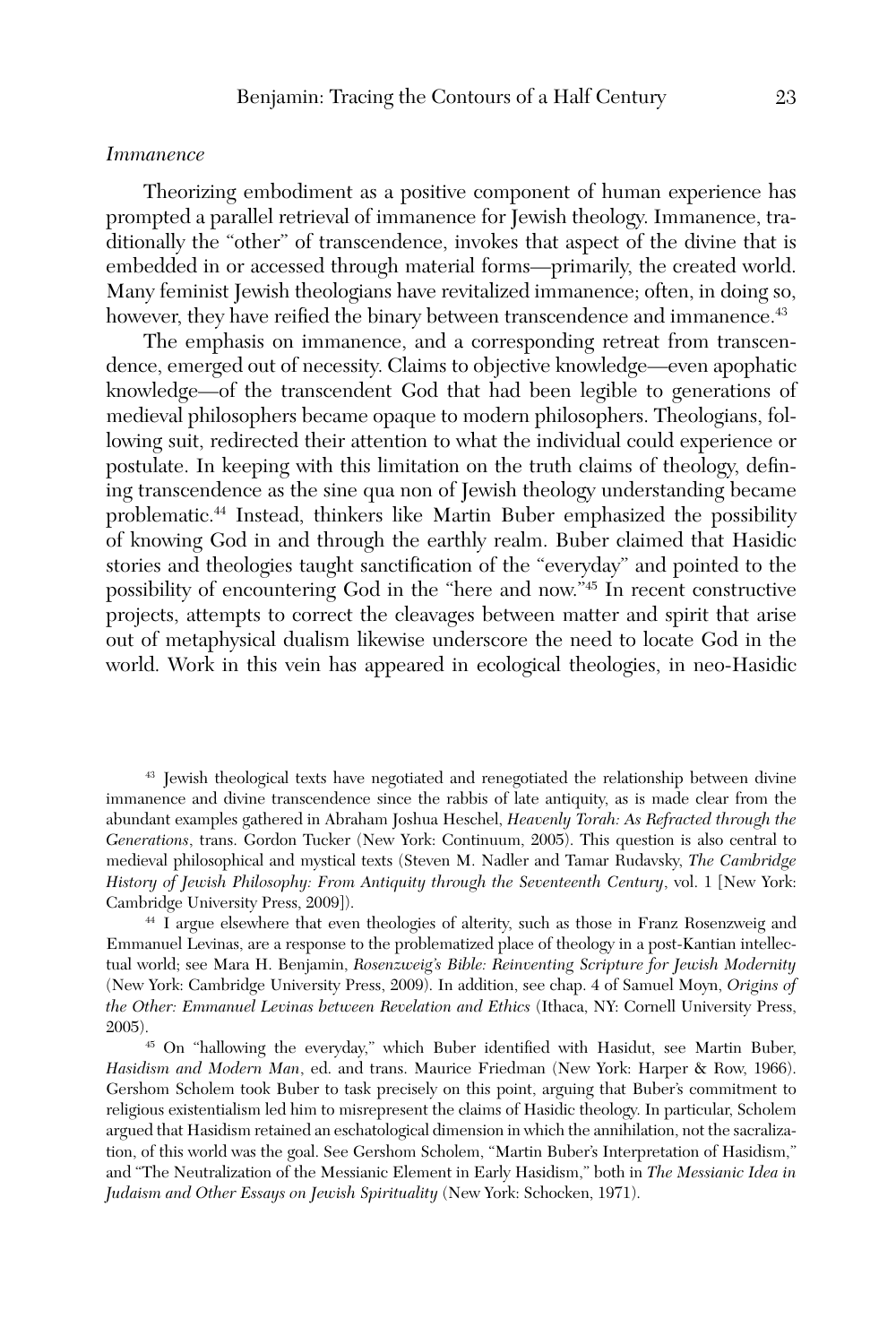writings, and among Renewal thinkers, all of whom have retrieved Jewish traditions of God's immanence.<sup>46</sup>

Feminist thought aligns with this theological development, but typically emphasizes the negative consequences of transcendent models of God for women. Feminists have argued that transcendence, classically expressed through the metaphor of God as king, is inextricable from an interlocking set of hierarchical oppositions and the legitimation of male domination.<sup>47</sup> Mary Daly gave classic expression to this position: "If God in 'his' heaven is a father ruling 'his' people, then it is in the nature of things and according to divine plan and the order of the universe that society be male dominated."48 Jewish feminists, alongside Christian and post-Christian theologians, argue that a God envisioned as outside, above, or beyond the world of creation by definition devalued earthly, material reality—and with it, women as well.<sup>49</sup>

Immanentist theologies, liturgies, and rituals have attempted to address both problems together. In one of the best-known attempts to construct a language for imagining God in different terms, Marcia Falk took aim at the traditional blessing formula, "Blessed are you [masc.], Lord our God, King of the Universe, who . . ." The blessings she composed eliminated gendered language about God; more radically, her blessings jettisoned the idea of a God who is addressed in the second person as a personal being "out there." Her formulation, "Let us bless the source of life, which/who has" aimed to extirpate what she called the "dead metaphor" of God as King, a metaphor that, because of its "absolute and exclusive authority in Jewish prayer, . . . reinforced forms of patriarchal power and male privilege in the world."50 The liturgical creations collected in Falk's *Book of Blessings* sought to "suggest the presence of the divine in the whole of creation," expressing Falk's

<sup>46</sup> David Mevorach Seidenberg, *Kabbalah and Ecology: God's Image in the More-Than-Human World* (New York: Cambridge University Press, 2015); Arthur Green, *Radical Judaism: Rethinking God and Tradition* (New Haven, CT: Yale University Press, 2010); and Lawrence Fine, Eitan P. Fishbane, and Or N. Rose, *Jewish Mysticism and the Spiritual Life: Classical Texts, Contemporary Reflections* (Woodstock, VT: Jewish Lights, 2011). 47 For an expanded consideration of hierarchy for feminists, see Judith Plaskow, "What's Wrong

with Hierarchy?," in *The Coming of Lilith: Essays on Feminism, Judaism, and Sexual Ethics, 1972– 2003* (Boston: Beacon, 2005).

<sup>48</sup> Mary Daly, *Beyond God the Father: Toward a Philosophy of Women's Liberation* (Boston: Beacon, 1973), 13. Compare with Cynthia Ozick, "Notes toward Finding the Right Question"; and Dubin, "Who's Blessing Whom?."

<sup>49</sup> See, for example, Susan Shapiro, "A Matter of Discipline: Reading for Gender in Jewish Philosophy," in *Race, Class, Gender, and Sexuality: The Big Questions*, ed. Naomi Zack (London: Blackwell, 1998), 212–26; and Julia Watts Belser, *Power, Ethics, and Ecology in Jewish Late Antiquity: Rabbinic Responses to Drought and Disaster* (New York: Cambridge University Press, 2015). 50 Falk, *Book of Blessings*, xvii. For an important feminist theological contribution to the work

on metaphor, see Sallie McFague, *Metaphorical Theology: Models of God in Religious Language* (Philadelphia: Fortress, 1982).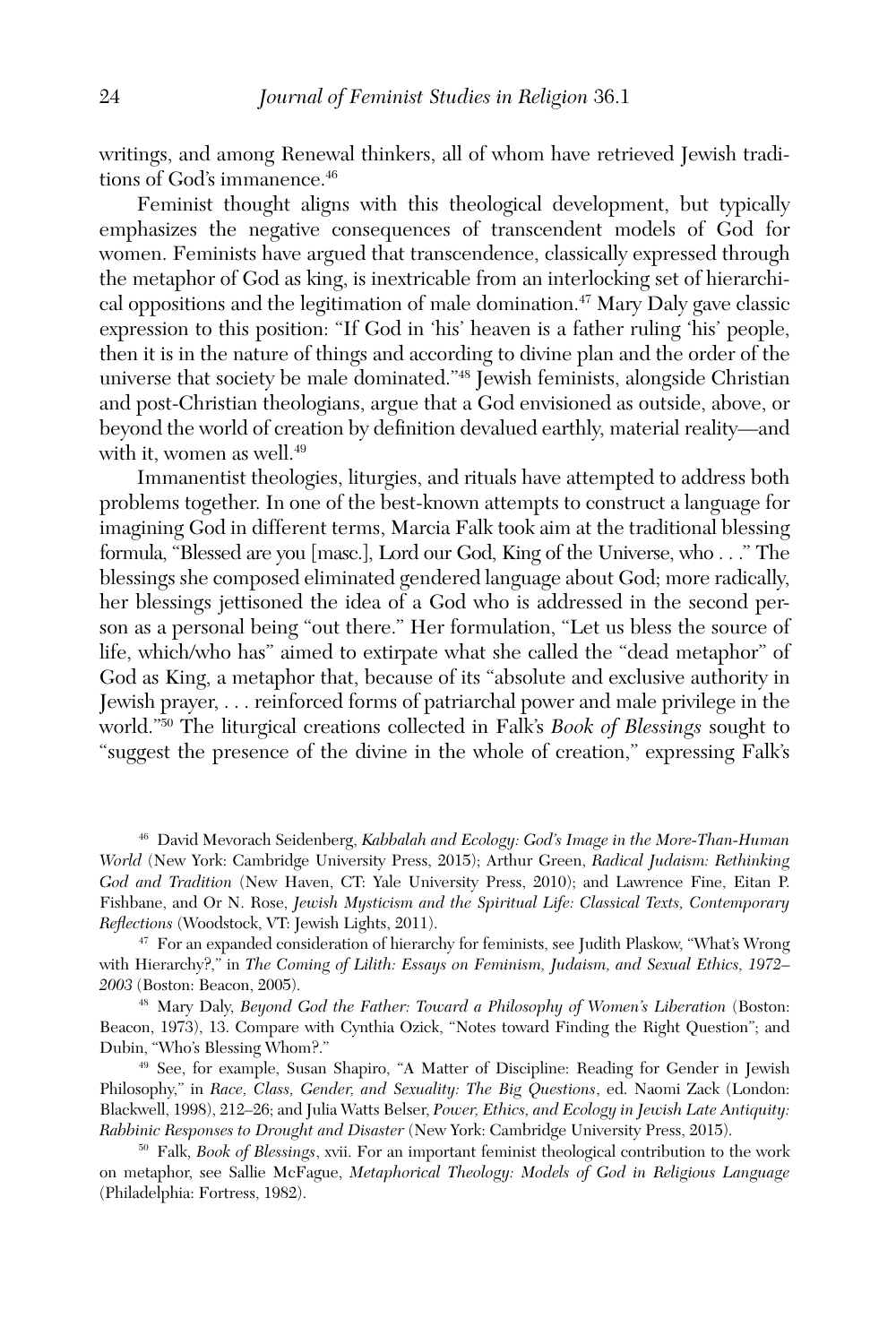theological commitment to the idea that "everything is capable of being made holy."<sup>51</sup> Some blessings do not include reference to the divine at all.

Several Jewish Renewal communities have similarly embraced theological immanence as a feminist commitment. There, the twin commitments to divine immanence and feminist theological correctives are expressed through the language of Shekhinah. The Kohenet Hebrew Priestess Institute, for instance, presents itself as "creating a paradigm of earth-based, embodied, feminist, Judaism" by "celebrat[ing] the sacred in the body, the earth, and the cosmos, holding the world to be an embodiment of Shekhinah—divine presence."52 As demonstrated in Chava Weissler's ethnographic studies of Aleph: The Alliance for Jewish Renewal, the concept of the Shekhinah functions to "express[] the immanence of the divine presence in the world and eschew[] both hierarchy and gender imagery."53 Both of these examples bespeak an approach that figures women as possessing distinctive spiritual gifts or potential. While some feminists argue that accessing this potential is critical to the broader project of theological and social repair, many others reject the essentialism of this move as an impediment to feminist goals.<sup>54</sup> Nonetheless, reworking traditional liturgy and invoking Shekhinah exemplifies an interest in seeking the divine in and through the material world that has characterized contemporary Jewish theology generally.

## *Authority and Practice*

In Jewish traditions, theological concepts are deeply tied to practice. Biblical and rabbinic sources imagine the theophany that constitutes the people of Israel as inclusive of, and made manifest in, performance. The covenanted relationship between God and the people of Israel is to be enacted, and therefore Jewish theology cannot avoid matters of practice. This is not to say that theological belief is directly dramatized in performance; it has become increasingly clear that ritual action bears an indirect, dynamic relationship to theological commitments, and that performance plays a primary rather than a secondary role. And as the ethnographic literature cited above makes abundantly clear, contemporary practitioners

<sup>51</sup> Falk, *Book of Blessings*, xviii, xix.

<sup>52</sup> Kohenet Hebrew Priestess Institute, "Mission," accessed January 4, 2020, [http://www](http://www.kohenet.com/mission/) [.kohenet.com/mission/.](http://www.kohenet.com/mission/) A full consideration of the relationship between feminism and neo-Hasidism goes beyond the scope of this essay, but is discussed in Chava Weissler, "Meanings of Shekhinah in the 'Jewish Renewal' Movement," *Nashim: A Journal of Jewish Women's Studies and Gender Issues* 10 (2005): 53–83; and Yaakov Ariel, "Can Adam and Eve Reconcile? Gender and Sexuality in a New Jewish Religious Movement," *Nova Religio: The Journal of Alternative and Emergent Religions* 9, no. 4 (2006): 53–78.

<sup>53</sup> Weissler, "Meanings of Shekhinah," 66.

<sup>54</sup> Adler, *Engendering Judaism*; Jody Myers, "The Myth of Matriarchy in Recent Writings on Jewish Women's Spirituality," *Jewish Social Studies* 4, no. 1 (1997): 1–27; and Weissler, "Meanings of Shekhinah."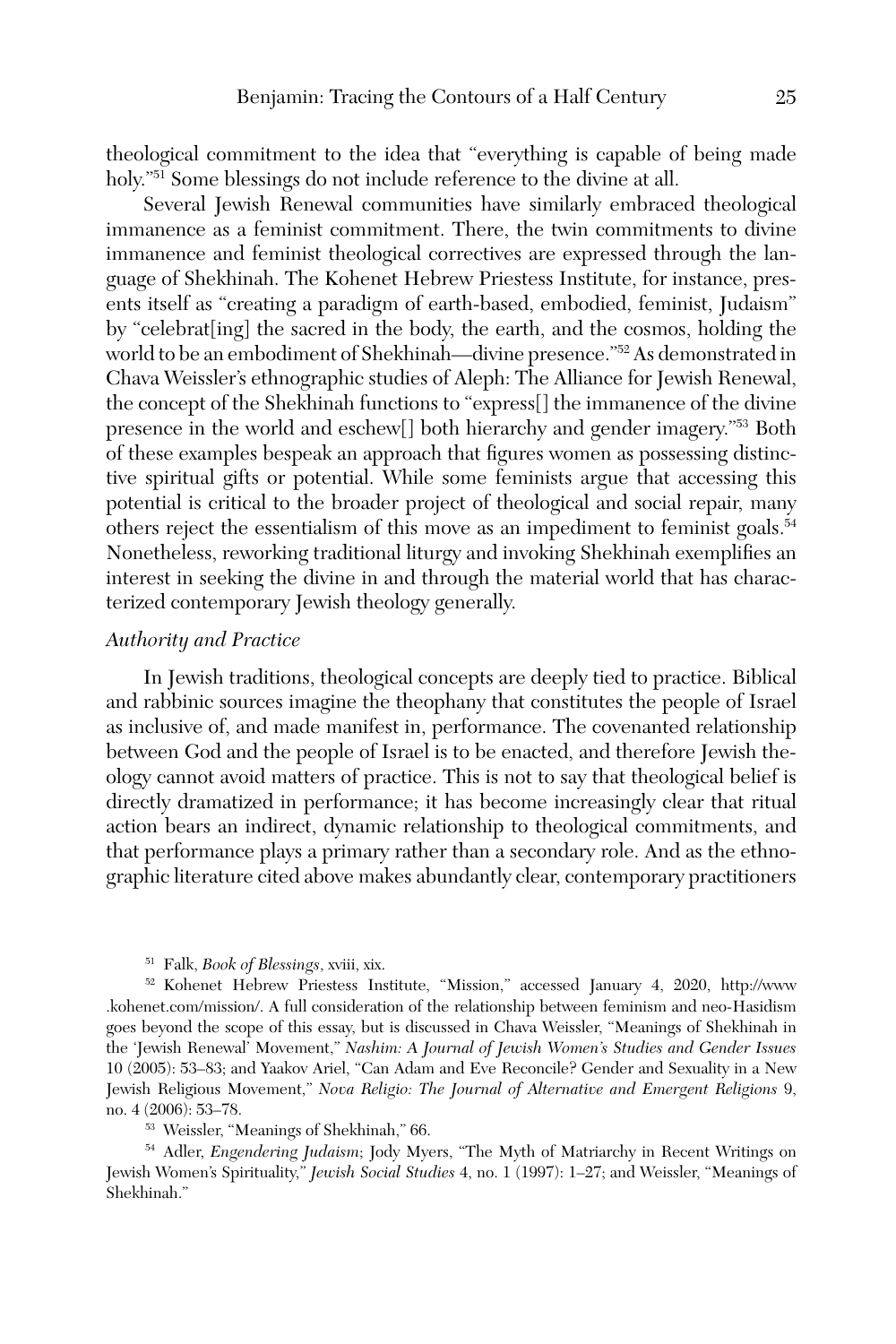are skilled in creating robust relationships to traditions of practice, even when the latter are no longer conceived as "authoritative."55

The specifically modern character of Jewish theological discourse, with its ongoing quest for authority, has treated practice as a plastic realm in which the most difficult questions of authority were addressed, albeit obliquely or implicitly.56 Even the language used to refer to Jews' ritual actions cannot be presumed to reflect a direct relationship to halakha. It is, indeed, the authoritative character of halakha that has itself been the object of questioning, such that many Jews perform rituals without the presumption of normativity that undergirds traditional halakha.

Feminist Jewish theology, like modern Jewish theology generally, navigates a complex relationship to practice and its authority. Challenging and rethinking the authority of Torah has been a focal point for contemporary feminist theologians because they, like their modern predecessors, apprehend the critique of religious authority to ultimately reveal the community, rather than God, as the source of authority.<sup>57</sup> The feminist innovation here does not lie in the claim that religious norms derive from human beings rather than the divine; that argument, after all, was central to Baruch Spinoza's *Theological-Political Treatise*, to the nineteenth-century German rabbinical assemblies at which Reform and Positive-Historical Judaism coalesced, and to modern hermeneutics from Hans-Georg Gadamer to Paul Ricoeur and beyond. The feminist contribution, rather, lies in the explicit and critical application of this insight to the category of gender. The textual inheritance, halakhic norms, and even God-concept of Judaism, presented as the whole of the tradition, in fact "speaks in the voice of only one half of the Jewish people."58 If what passed as normative practice was a partial, androcentric creation, the task for feminists was to abolish, alter, or reinvent it.

Given the intimate tie between practice and theology in both traditional and modern Judaism, it is no surprise that feminist agitation has focused on challenging traditional practices. In the 1970s, many Jewish feminist activists developed a vision of a Judaism in which women were full and equal members. Dominant halakhic norms, however, impeded this vision. As noted above, Ezrat Nashim outlined a number of demands for the full inclusion of women in all spheres of Jewish

<sup>55</sup> See, for instance, Samira Mehta's argument that interfaith families mobilize the language of "culture" rather than "religion" to "create a space for [their] choices to be framed as morally cohesive through the language of multiculturalism" (*Beyond Chrismukkah*, 136–37).

<sup>56</sup> As Arnold Eisen has argued, "All theology of whatever period is concerned with the basis of religious authority . . . . But [Jewish thought in the modern period] has been disproportionately given over to this activity of justification" (*Rethinking Modern Judaism: Ritual, Commandment, Community* [Chicago: University of Chicago Press, 1998], 209).

<sup>57</sup> This move is directly traceable to Mordecai Kaplan, *The Meaning of God in Modern Jewish Religion* (1912; repr., New York: Behrman's Jewish Book House, 1937); and before it, to Emile Durkheim, *The Elementary Forms of Religious Life* (New York: Free Press, 1995).

<sup>58</sup> Plaskow, *Standing Again at Sinai*, 5.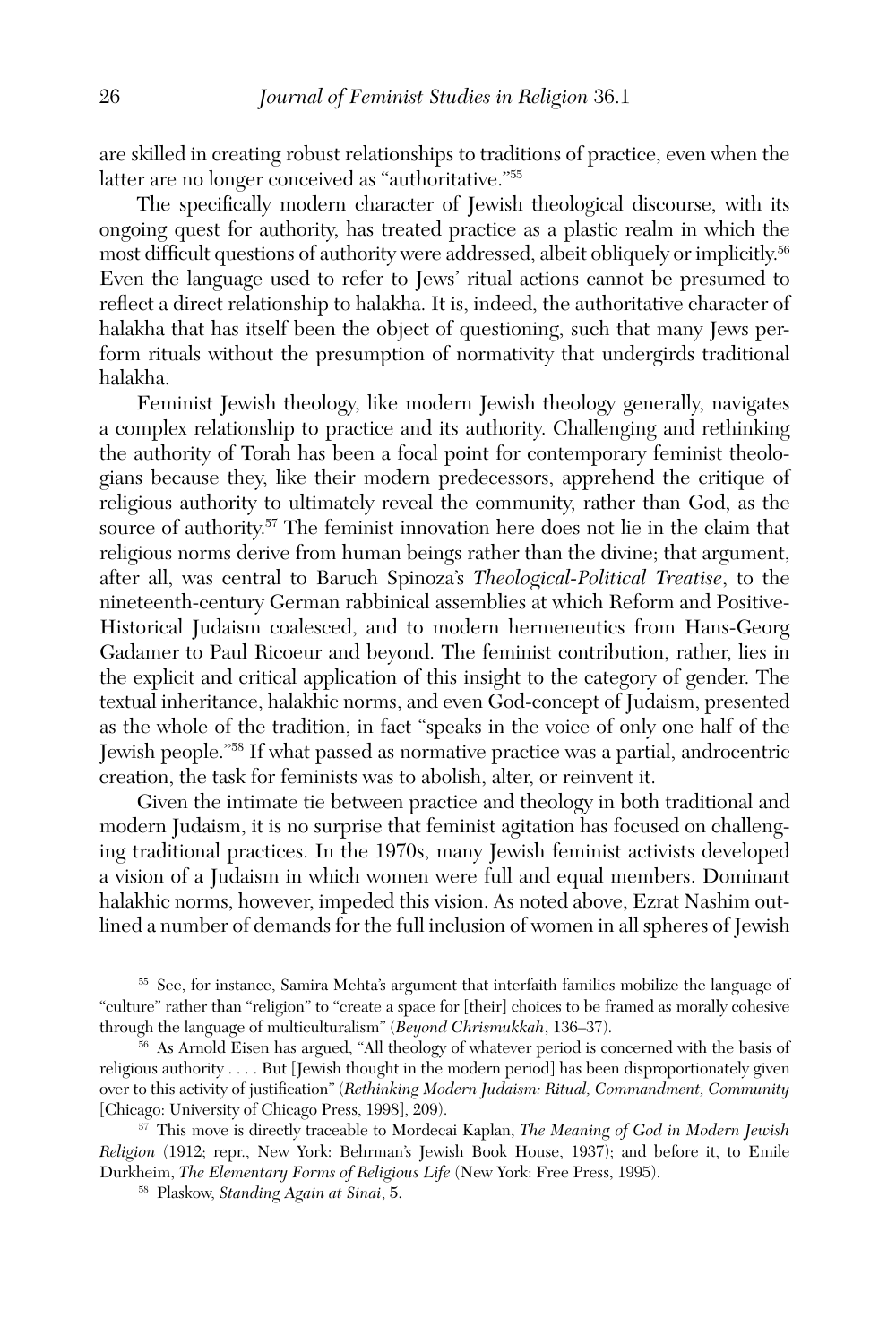religious life. In her 1973 "The Jew Who Wasn't There: Halacha and the Jewish Woman," Adler argued that "ultimately, our problem stems from the fact that we are viewed in Jewish law and practice as peripheral Jews."59 Other individual proposals, like Esther Ticktin's "A Modest Beginning," likewise outlined concrete steps that could be taken (in this case, by men in particular) to move toward egalitarian Jewish religious practice.<sup>60</sup>

Most such proposals were formulated not as halakhic arguments but as matters of justice in which society's advances in gender equality demanded parallel advances in Jewish life. In some cases, these proposals were presented as moral demands that were compatible with, or arose from, Jewish ethical traditions. For instance, Ticktin, arguing in 1976 that men ought to refuse to accept Jewish religious honors in settings where women were excluded from those honors, argued, "the Biblical basis of both categories of these 'new' halakhot is: 'for you were a stranger in the land of Egypt."<sup>61</sup> But these appeals were clearly secondary to the argument that changes in Jewish law were justified due to changes in the "social position and self-image of women," given that "it is now universally accepted that women are equal to men in intellectual capacity, leadership ability, and spiritual depth."62 Halakha, in this view, could be and should be amended so as to make it impossible to "lessen the humanity of women."63

These forms of reasoning satisfied most liberal feminist Jews. But Jews who regarded halakha as binding could not be content with this approach. Orthodox and other Jews seriously engaged with traditional observance regard matters of ritual practice, civil procedure, and status within the community as the directives of God elaborated through human interpreters. In confronting a halakhic system wherein women are systematically subordinated, Orthodox feminists have been unable to avoid implicating revelation itself.

Orthodox Jewish feminist thinkers have typically made two arguments in support of their cause: first, that halakha contains within it the tools to adapt to feminist critique, and second, that a notion of "continuing revelation" or "cumulative revelation" undergirds the process of halakhic change that feminist critique demands.64 For instance, in her 1981 *On Women and Judaism: A View from Tradition*, Blu Greenberg argued that halakha always responded to changing conditions; the "techniques of reinterpretation are built right into the system"; proper

<sup>59</sup> Rachel Adler, "The Jew Who Wasn't There: Halacha and the Jewish Woman," *Response: A Contemporary Jewish Review* (1973): 77–82.

- <sup>61</sup> Ticktin, "A Modest Beginning," 133.
- $62$  "Ezrat Nashim's 'Jewish Women Call for Change."<br> $63$  Ozick, "Finding the Right Question," 149.
- 

<sup>64</sup> Blu Greenberg, *On Women and Judaism: A View from Tradition* (Philadelphia: Jewish Publication Society of America, 1981), 44; and Tamar Ross, *Expanding the Palace of Torah: Orthodoxy and Feminism* (Waltham, MA: Brandeis University Press, 2004), 197–207, respectively.

<sup>60</sup> Esther Ticktin, "A Modest Beginning," in Koltun, *Jewish Woman*, 129–38.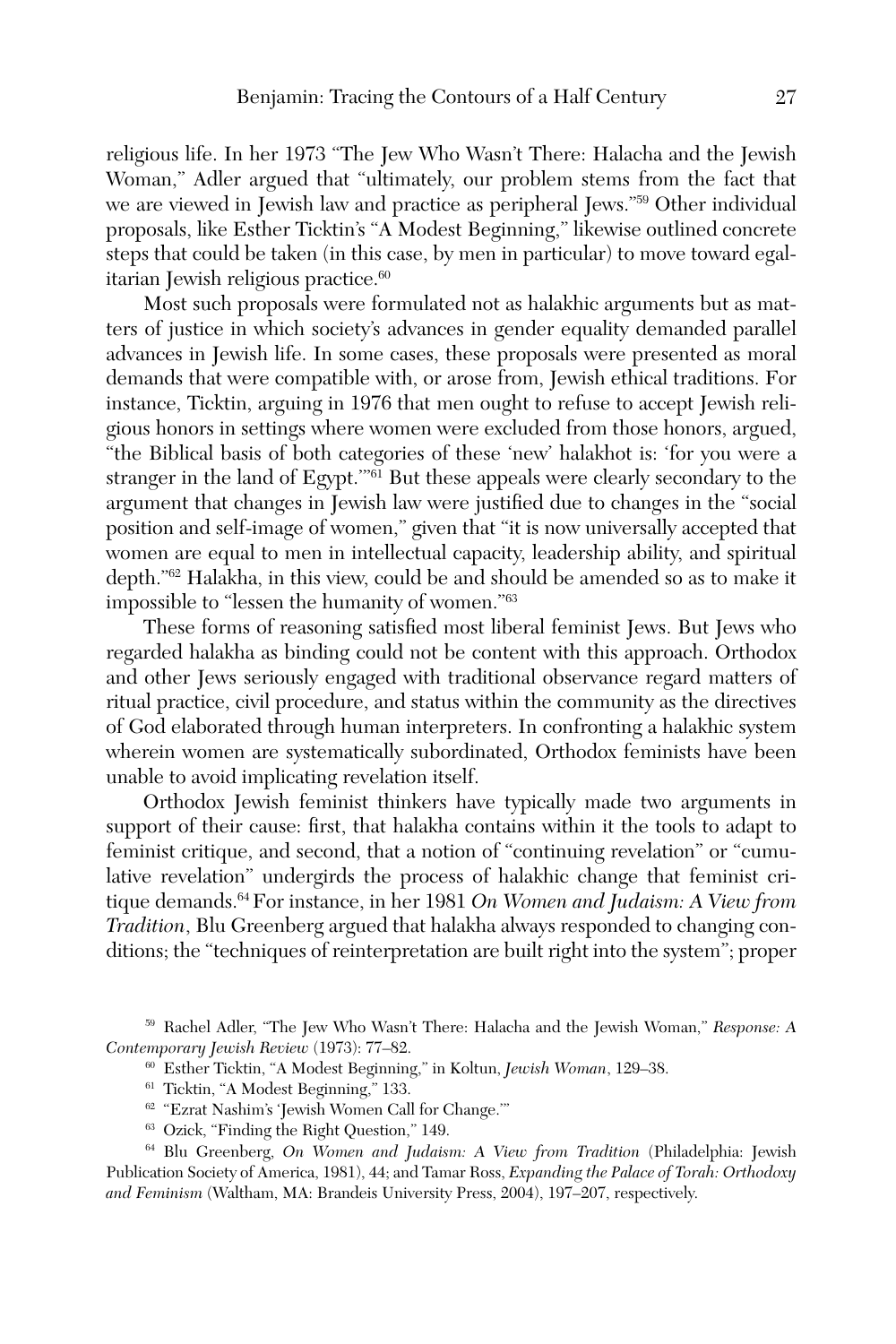usage "enabled rabbinic Judaism to be continuous with the past."65 Halakhically valid methods of reasoning, such as *minhag*, *asmakhta*, *gezera*, and *takkanah*, for Greenberg, have demonstrated the adaptability of halakha over the centuries.<sup>66</sup> Although her book was not primarily theological in orientation, Greenberg briefly addressed the questions that undergird the place of women in halakha by asking, "does halakhic stratification of the sexes explicitly serve a theological purpose? . . . Intuitively, and with a new awareness of male-female equality, I find it hard to accept any notion that assigns to God a plan for the hierarchy of the sexes: role division, yes to some extent; but superiority, no . . . . Halakhah, the Jewish way, cries out for reinterpretation in light of the new awareness of feminine equality, feminine potential."67 Almost a quarter century later, Tamar Ross extended this theological argument. Paraphrasing Abraham Isaac Kook, she argued that "of course revelation is influenced by history and the evolution of ideas (even when such ideas are or parallels are to be found in non-Jewish sources)—but history and the evolution of ideas themselves are also the instruments of revelation!"68 (This final move, in which history itself becomes the stage on which God's will is played out, returns her not to Kook but rather to Georg Wilhelm Friedrich Hegel.<sup>69</sup>)

These Orthodox feminist thinkers have exhibited a consistent approach to the problem of revelation. But the category of Orthodox feminist theology is still in its infancy, and it is not unlikely that a new generation of scholar-thinkers nurtured in Orthodox feminist environments will develop new modes of speaking about God.<sup>70</sup> By contrast, the developments in feminist Modern Orthodox practice and community are significant and thoroughgoing; consider, for example, the ongoing work by and on behalf of *agunot* (literally, "chained women"). Here we may recall the observation that "religious observance has almost always remained way 'out in front' of theological beliefs," and note that the Orthodox feminist world has been far more engaged in institution building, expanding access, and pushing at

<sup>65</sup> Greenberg, *On Women and Judaism*, 43–44.<br><sup>66</sup> Though not identified as an Orthodox feminist, Judith Hauptman's work on rabbinic halakhic change supports the kinds of arguments we find in Greenberg; see her *Rereading the Rabbis: A Woman's Voice* (Boulder, CO: Westview, 1998).

<sup>67</sup> Greenberg, *On Women and Judaism*, 45–46.

<sup>68</sup> Ross, *Expanding the Palace of Torah*, 207. See also Hava Tirosh-Samuelson and Aaron Hughes, *Tamar Ross: Constructing Faith*, Library of Contemporary Jewish Philosophers (Boston: Brill, 2016), 225.<br><sup>69</sup> Adler notes the "great danger in the doctrine of revelation through history is that history itself

will be sacralized. If we made history its own ethical arbiter, injustices of the past, like slavery or the subordination of women, could not be condemned" (*Engendering Judaism*, 32).

 $70$  Although not primarily engaged in issues concerning women, an important text that explicitly addresses theology from an Orthodox perspective (and recognizes its debt to feminism) is Steven Greenberg, *Wrestling with God and Men: Homosexuality in the Jewish Tradition* (Madison: University of Wisconsin Press, 2004).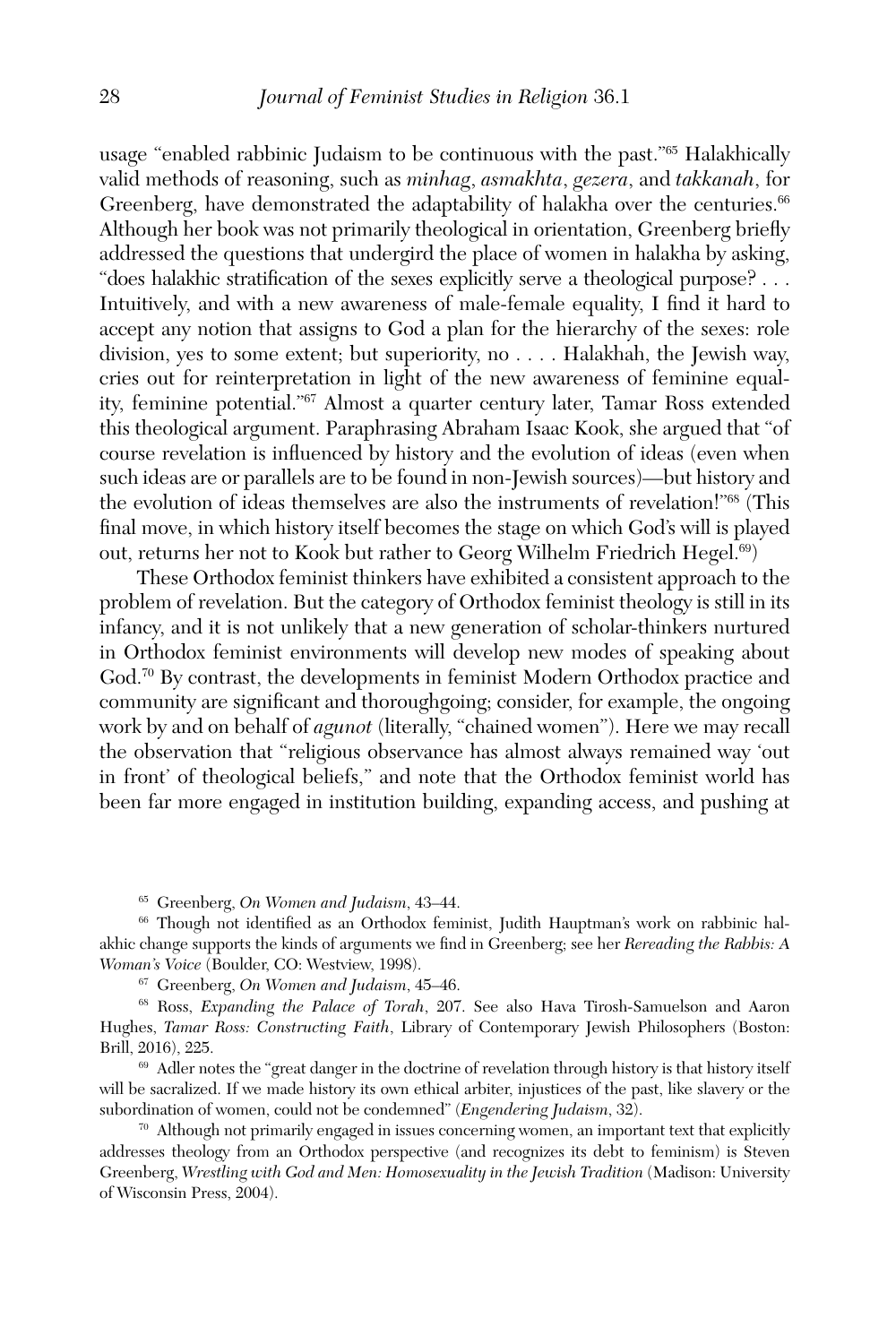halakhic boundaries from within.<sup>71</sup> We have not seen any evidence from within Orthodox feminism yet that contradicts this truism.

An alternative approach to halakha and authority emerged among several non-Orthodox thinkers. These individuals seek to both honor and challenge the internal workings of halakhic thinking, seeing greater potential for change than do Greenberg or Ross. Adler's *Engendering Judaism: Toward an Inclusive Theology and Ethics* develops a proposal for "*a* halakha" that is distinct from the "classical halakha." For Adler, the project of creating a "communal praxis grounded in Jewish stories" implicitly engages theological-anthropological questions of "what it is to be human."72 This move separates her from both those feminist theologians who dismiss the internal processes of halakha and those who feel bound by the halakha's typical legal positivism. Adler instead draws on the work of legal theorist Robert Cover to bridge the work of lawmaking with the ethical vision from which it springs. Adler was followed by other liberal halakhists who recognized a gulf between their theological commitments to justice, grounded in a God of justice, and a halakha that perpetuates the subjugation of women and sexual minorities.<sup>73</sup>

#### **Returning to the Question of Activism**

The growth in feminist Jewish life in the last several decades has been astounding. The social and ritual status of women has shifted dramatically in liberal and Modern Orthodox Jewish communities, and new feminist institutions have blossomed out of these efforts: the Kohenet Hebrew Priestess Institute; the Jewish Orthodox Feminist Alliance, Drisha Institute for Jewish Learning, Yeshivat Maharat, Mayyim Hayyim, Ritualwell.org, and many more, not to mention the LGBTQ-oriented institutions that have extended the groundwork laid by feminism.

Although these institutions have radically changed the landscape of Jewish life, they have not become sites for nurturing theological writing, nor will they likely become so in the future, given that theological advancement is not their primary aim. In the years since the initial breakthroughs of feminist analysis and their influence within the academy, the relationships among feminist critical scholarship and grassroots, activist, and institutional religious life have attenuated. For

- <sup>71</sup> Eisen, *Rethinking Modern Judaism*, 4.
- <sup>72</sup> Adler, *Engendering Judaism*, 32, 40.

<sup>73</sup> In the years following the publication of *Engendering Judaism*, Cover's insight influenced other liberal halakhists. See, for example, Gordon Tucker, "Halakhic and Metahalakhic Arguments Concerning Judaism and Homosexuality" (paper presented at the Committee on Jewish Law and Standards, Rabbinical Assembly, 2006), [https://www.rabbinicalassembly.org/sites/default/files/public](https://www.rabbinicalassembly.org/sites/default/files/public/halakhah/teshuvot/20052010/tucker_homosexuality.pdf) [/halakhah/teshuvot/20052010/tucker\\_homosexuality.pdf.](https://www.rabbinicalassembly.org/sites/default/files/public/halakhah/teshuvot/20052010/tucker_homosexuality.pdf) On the attention to narrative and its role in reframing legal sources in Jewish feminist theology, see Claire E. Sufrin, "Telling Stories: The Legal Turn in Jewish Feminist Thought," in *Gender and Jewish History*, ed. Marion Kaplan and Deborah Dash Moore (Bloomington: Indiana University Press, 2010), 233–48.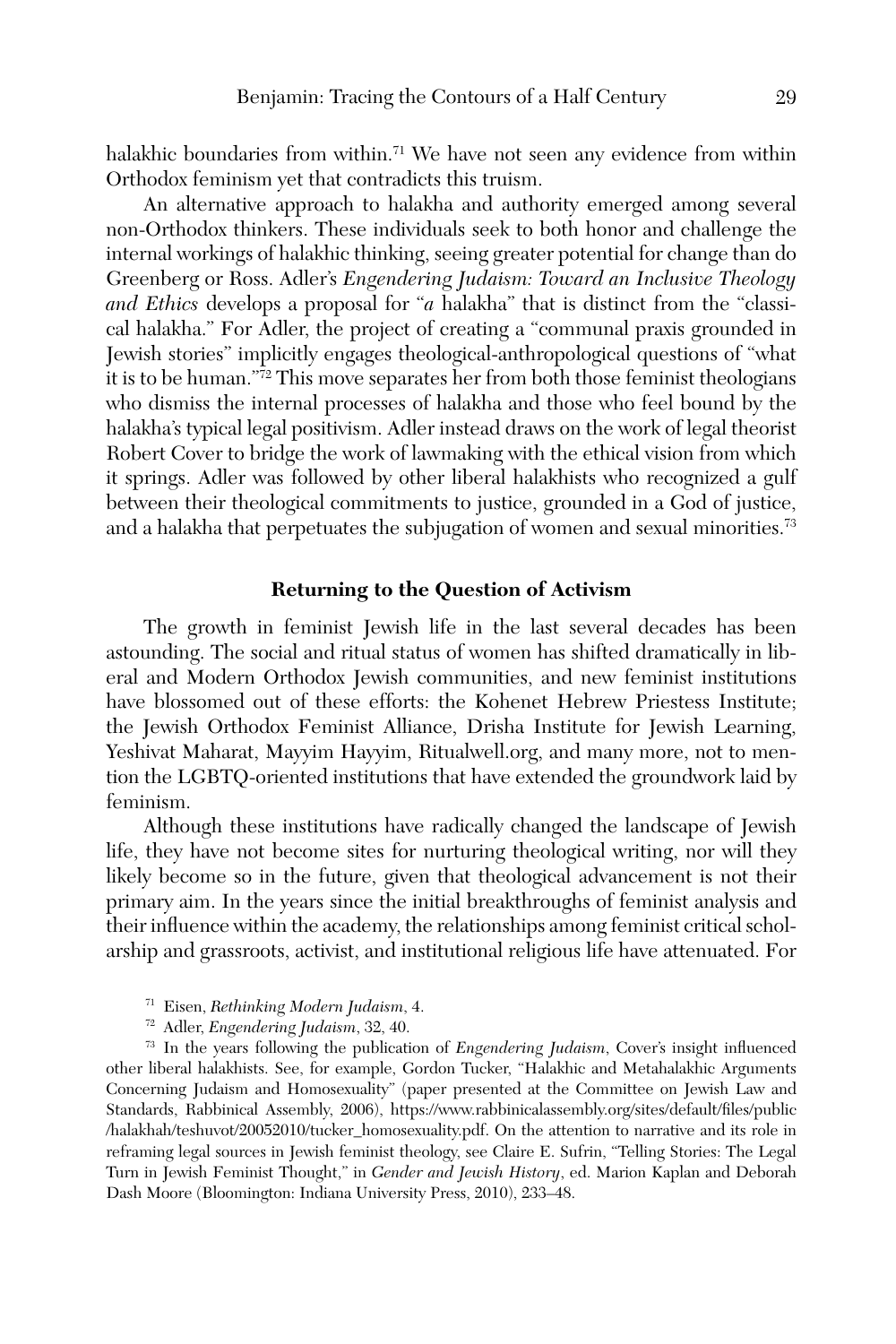all the potentially radical effects of feminist scholarship on traditional concepts of authority, revelation, and tradition, critical research has not had the same close relationship to feminist politics it once had, nor have most scholars of Judaism foregrounded the implications of their work for women and gender in Jewish life.

For institutional, political, material, and intellectual reasons, the circumstances conditioning the emergence of feminist theology from within the academy have become even less hospitable than they were in the 1980s and 1990s. Women's studies programs, as they were once called, were the result of feminist action within the academy. However, such programs have been consistently deprived of institutional resources. Meanwhile, the welcome and necessary attunement to intersectionality has demanded a more diffuse, more theoretically nuanced, attention to women's history and women's, gender, and/or sexuality studies.<sup>74</sup> As queer studies and intersectional studies of race, class, and geography have fruitfully challenged the coherence of "women's studies," the ability to speak meaningfully in broad categories about "women" emerged at the same time as the organized political application of intellectual work has become more elusive. Finally, in most institutions, Jewish studies has not become fully integrated into multicultural academic contexts, and in particular, with intersectional studies of race, gender, and ethnicity, and Jewish feminist studies has also remained peripheral to work at the nexus of academic and activist concerns.

At the same time, the center of Jewish studies has moved decisively from rabbinical seminaries to the academy. Whereas seminaries are at least theoretically conducive to theological engagement, the academy eschews explicit theologizing, and scholars of religion are expected to remain detached from theology. In addition, academic fields such as religious studies have become ever more professionalized and specialized as the relative number of PhDs has grown in relation to the academic job market. As the pressure has increased on academics to produce writing for fellow scholars and as the readership for scholarship has become increasingly restricted to the academy, the publishing houses that once delivered academic Jewish studies work to lay audiences have all but given up hope in the educated lay reader.75 Finally, even as women and LGBTQ people have increasingly entered seminaries and gained access to the textual traditions of Judaism,

<sup>74</sup> On some of the tensions in these different approaches, see Alice Kessler-Harris, "Do We Still Need Women's History?," *Chronicle of Higher Education*, December 7, 2007, B6. In the Association for Jewish Studies, the largest professional body dedicated to Jewish studies, the gender studies program unit folded in 2013. At the time, one could submit proposals only to one unit. As more scholars submitted to other disciplinary units, gender studies became depleted. I thank Laura Levitt for clarifying the history of this program unit with me.

<sup>75</sup> Consider the formerly substantial numbers of publications from Beacon, Schocken, HarperCollins, and the Jewish Publication Society—publishing houses whose imprints are found on many of the feminist theological writings from twenty or more years ago—that have dwindled to a trickle.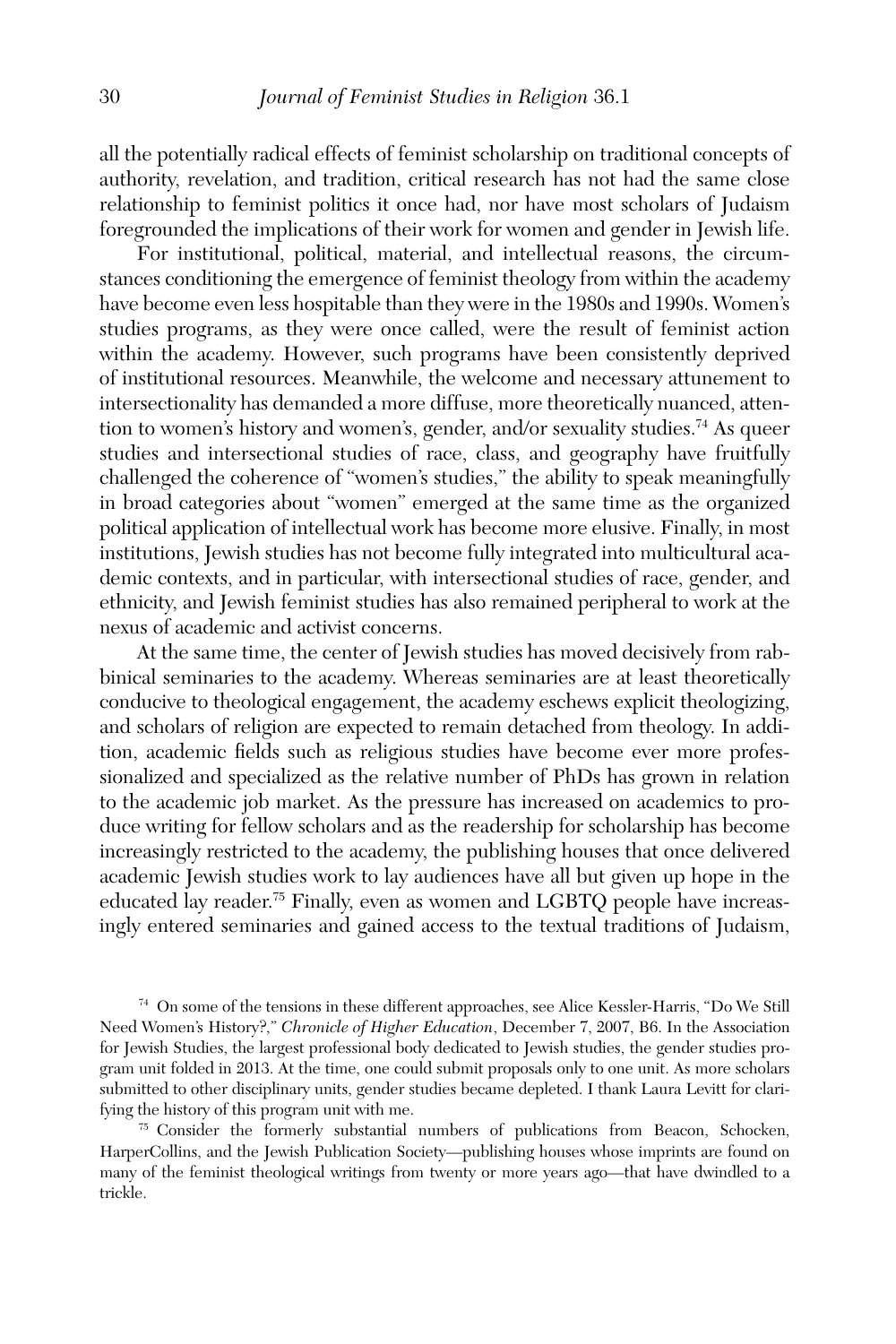the seminaries have also become increasingly professionalized. As a result, theological discourse is subordinated to the ends of training clergy.

We must view the significant scholarly developments concerning theological discourse in Jewish texts and the reexamination of the sources for Jewish theology with these changes in mind. A proliferation of new scholarship has shed new light on fundamental questions of what it means to be a human, a posthuman, a self, and a creature. Scholars have reexamined rabbinic, philosophical, and mystical discourse on these topics using a sophisticated critical apparatus drawn from gender/sexuality studies and adjacent fields, such as queer studies, disability studies, animal studies, critical race theory, and postcolonial/decolonial studies. To the extent ethnographic and historical scholarship attempts to uncover Jews' responses to these basic questions, scholars implicitly tread on theological terrain.

At the same time, scholars by and large understand the craft of scholarship to permit, at most, a documentation and interpretation of how Jews have understood these fundamental questions. It remains beyond the bounds of traditional scholarship to explicitly recommend specific theological positions. While the best contemporary constructive work draws on and is informed by critical scholarship, respect for the nature of the critical task and the boundaries that accompany it are widely understood as essential to the intellectual freedom that grounds the academy. Consequently, the constructive potential of scholarship on Jewish religious sources typically remains latent or implicit, and feminist theological interventions that might arise from within academia can only obliquely approach the object of its critique and reconstruction. Part of the ongoing task for feminist theology will necessarily involve breaching the divides that have severed the critical study of gender in Jewish theological texts from practical feminist goals.

*Mara H. Benjamin is Irene Kaplan Leiwant Associate Professor and Chair of Jewish Studies at Mount Holyoke College. She holds a PhD in modern Jewish thought and religious studies from Stanford University. Her 2018 book,* The Obligated Self: Maternal Subjectivity and Jewish Thought, *received the 2019 American Academy of Religion Award for Excellence in the Study of Religion, Constructive-Reflective category, and was a finalist for the National Jewish Book Award in 2018. She is also the author of* Rosenzweig's Bible: Reinventing Scripture for Jewish Modernity *(2009). benjamin@mtholyoke.edu*